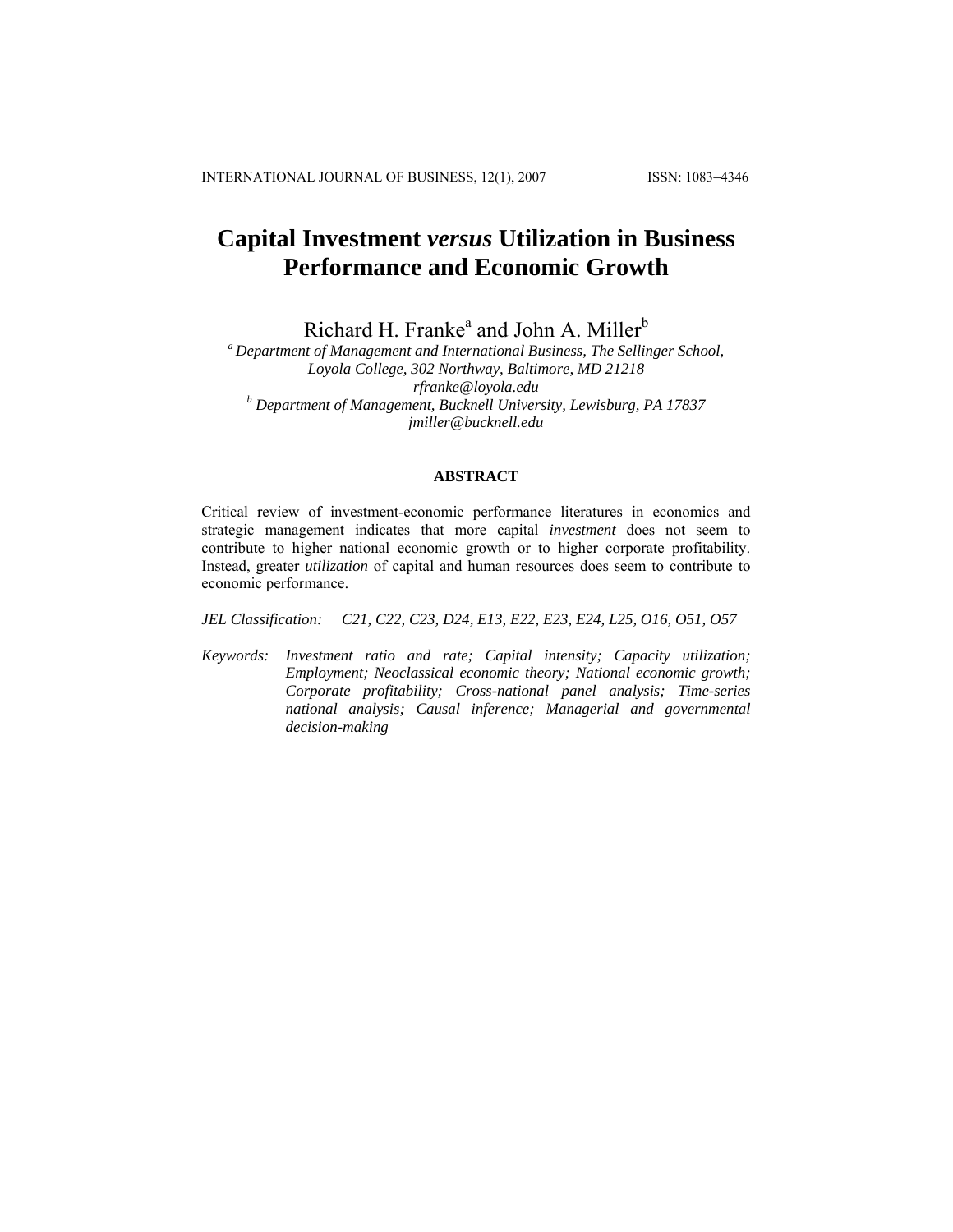# **I. INTRODUCTION**

Attempts to improve business performance and achieve higher growth rates of national product often begin with the factor of investment in capital equipment and associated technology, in part to reduce expensive labor and management inputs. "'Economic growth depends on the accumulation of capital' seems as near a truism as can be found in economic theory," according to Gordon Winston (1974: 1312). This has been the dominant "neoclassical" view of economists and of business and governmental leaders seeking to invigorate business performance and economic growth through capital investment, though recently with qualifications (cf. Council of Economic Advisers, 1983: ch. 4; 2001: 27-29, 43, 182; 2005: ch. 1 and 2; Denison, 1983; Maddison, 2001: 101-3, 125, 131, 136, 139, 142).

An alternate view questions the central position accorded capital investment in models of business performance and economic growth, as well as the ability of managers to make optimal decisions (Simon, 1979). Robert Solow's (1957) analysis over 40 years found only a minor effect of investment on US economic growth, while Simon Kuznets (1973: 258) observed that attempts to account for growth rates in aggregate production models have resulted mainly in an unexplained residual, that is, in a "measure of our ignorance." Edward Denison (1980: 220) found that: "Capital is not *the* source of growth despite the contrary view common in financial circles and on Capitol Hill." Referring to Franke's (1979) cross-national analysis using data from his 1967 book, Denison (1980: 220-1) noted that "whatever relationship does exist results more from the effect of rapid growth on investment than from the effect of investment on growth." This at first seems peculiar, since it is in capital that new technology is embodied and might be expected to contribute to economic performance. But the paradox is explained, according to Denison (1979: personal communication), by the fact that only a relatively small portion of investment embodies new technology from which one might at least learn something and might benefit *eventually*, as in the case of the computer revolution's adverse effects on the financial industry (Franke, 1987) but eventual benefits for the economy as a whole (Brynjolfsson and Hitt, 1998; Franke and Barrett, 2004).

Murray Foss (1981: 58) commented that "the contribution of fixed capital to output growth, while considerable, in a sense has been smaller than commonly thought," while Winston (1974: 1315) warned that "an increase in investment brought about by a policy of low capital prices [as in earlier command economies, or as recently in the United States] may *reduce* the rate of growth by reducing utilization more than investment is increased." Indeed, the World Bank (1996: 2) found for centrally-planned economies that "despite high investment rates—returns to capital formation began a steady and rapid descent in the mid-1950s." Analyzing data from this issue of the *World Development Report*, Franke's (1999) cross-national regression analyses for the 1980s and early 1990s showed *adverse* effects of higher investment on subsequent growth.

Theory and evidence which seem convincing exist for both perspectives: According to some authors, "strong investment is essential to rapid growth" (Council of Economic Advisers, 2001: 43), which was supported cross-nationally by Hagen and Hawrylyshyn (1969), Humphries (1976), Husain (1967), Robinson (1971), and Sommers and Suits (1971). Others expressed reservations, in some cases demonstrating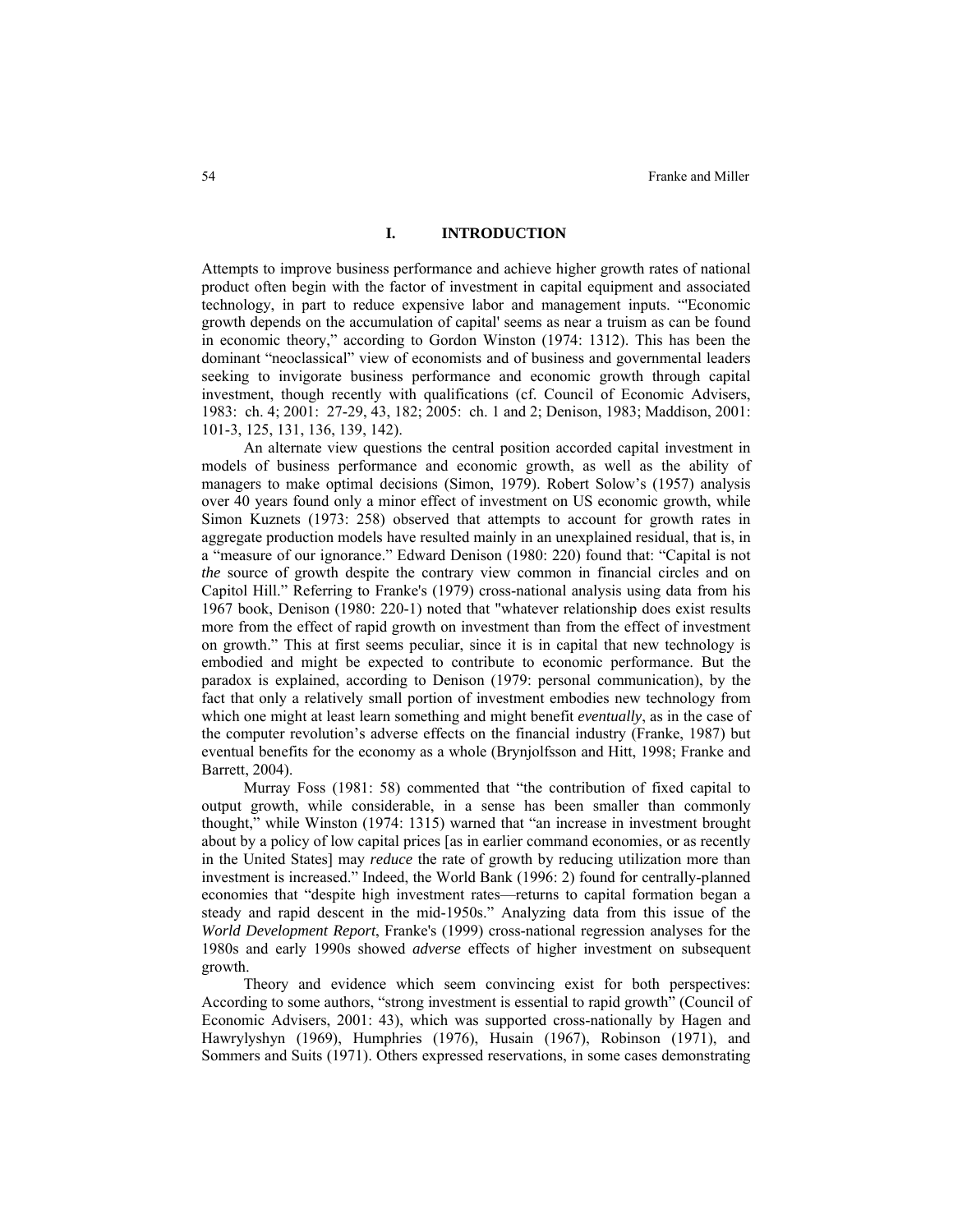that magnitudes of capital intensity (capital:labor ratio, sometimes represented by capital:output ratio) and addition to capital stock are not a controlling or even an important positive determinant of business performance or economic growth (Buzzell and Gale, 1987: ch. 7; Clark, 1961; Denison, 1964; 1980; 1983; Franke, 1973; 1975; 1979; 1987; 1999; 2000; 2004; Franke and Edlund, 1992; Hamberg, 1969; Mass and Senge, 1981; Morgan, 1969; Solow, 1957; 1962). Proponents of a dominant role for investment show great impact of more investment upon economic growth even for samples much like those used to demonstrate no impact. These are directly opposing findings about a central issue of business and economic behavior, calling for incisive analysis if we are to suggest ways to obtain better business and national economic performance.

We seek to discover how conflicting findings could have been obtained using similar data and analytical procedures. This critical review and further analysis evaluate national economies since the mid-1800s, and especially over the past half-century, to see whether or not greater capital investment does lead to greater rates of economic growth. This work raises strategic and operational issues, both for business organizations and for public policy, about whether increasing capital intensity might aid profitability and growth, and whether policies of downsizing and outsourcing are likely to be successful beyond short-term reduction of labor costs. Above all, this analysis implies a shift of emphasis in strategies for improving profitability and economic growth, away from a central focus on higher capital intensity and greater capital investment and toward more effective utilization of capital and labor.

In section II, examination of the data used in the two conflicting sets of studies suggests that differences of *relative* time period in which investment and growth are measured explain most of the differences in investment-growth correlations obtained. Furthermore, since time periods up to six years for investment and economic growth data might well be too short to allow reliable interpretation, data for two half-century periods also are analyzed, including period-to-period investment-growth correlations as well as contemporaneous calculations. In section III, measures of industrial investment growth *rates* are calculated for nine nations, to replace the crude *ratios* of investment to national product employed in all other studies. Cross-national correlations of these investment growth rates with growth rates of real gross domestic product per capita are presented for various periods and time lags. In section IV, cross-national and timeseries U.S. analyses examine regression effects of economic growth upon capital investment and capital utilization to demonstrate the importance of *using* capital to achieve economic performance. Finally, in the discussion and conclusion of sections V and VI, those relationships which do seem to exist among capital investment and intensity, capital utilization, and business performance and economic growth are summarized and interpreted. A more *capitalistic* focus appears to have social benefits including increased employment, consumption, and demand as well higher economic growth rates and higher profitability of capital.

# **II. CONFLICTING EVIDENCE**

Five cross-national studies support strongly the role of greater investment in promoting more rapid economic growth—Hagen and Hawrylyshyn 1969; Humphries 1976; Husain 1967; Robinson 1971; and Sommers and Suits 1971. All five studies relate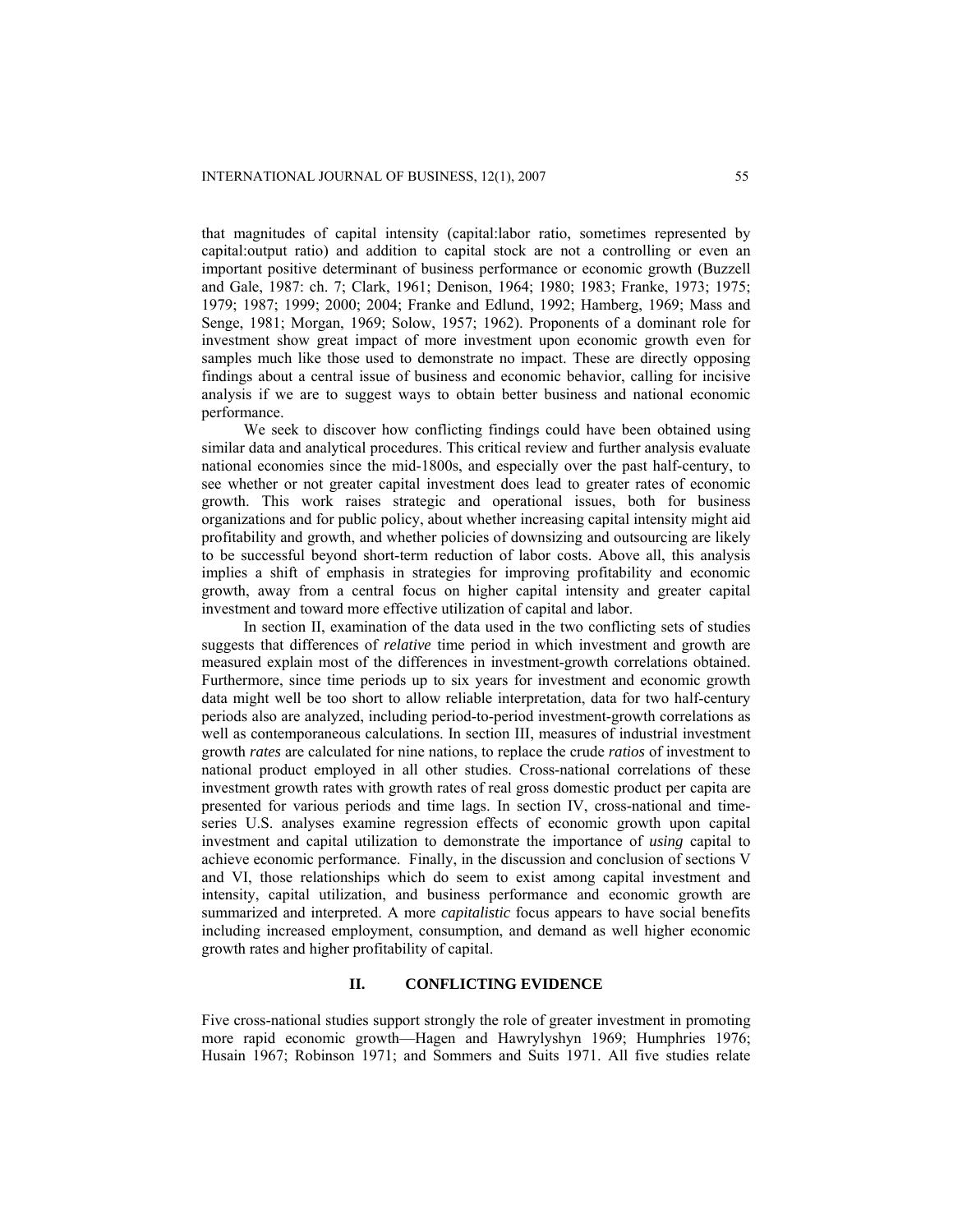investment ratio ( $\Delta$ K/Y, where  $\Delta$ K = capital change or investment and Y = GNP) to economic growth rate  $(\Delta Y/Y)$  for relatively large samples of nations during the post-World War II period. The results are relationships which are uniformly positive, strong, and significant. For example, Summers and Suits obtained a Pearson correlation coefficient of .52 ( $p < .001$ ) for 67 nations in relating investment ratio (gross fixed capital investment as percent of gross national product) to the 1960-66 growth of GNP per capita.

In sharp contrast, a number of empirical findings from studies during the same era dispute the theory that greater investment leads to greater economic growth. Daniel Hamburg (1969: 473) concluded from his review of eight cross-sectional analyses and one time-series analysis that they show "little connection between investment ratios and growth rates." Similar conclusions were drawn by Johnson and Chiu (1965) and by Theodore Morgan (1969: 397-8), who pointed out that "low correlation does not disprove the existence of causation, nor would high correlation prove it. What is proved is that any causation between conventional investment and measured income growth was (in these countries, for these periods of time, and granting the data are reasonably accurate) unimportant compared to other influences."

Contrast between the two sets of findings is stark: Investment seen as the primary factor in economic growth *versus* as an insignificant or at most secondary factor. An initial attempt at resolution was provided by Sommers and Suits (1971: 126-127), who in reflecting upon the contrast between Hamberg's and their own results suggest that "the most important source of difference in results is merely the size of the samples employed." Sommers and Suits also applied their investment and growth data selectively to the smaller samples of nations used in several of Hamberg's analyses. In each case they obtained a significant correlation where Hamberg showed none. Thus the contradiction remains, illuminated rather than resolved by Sommers and Suits' replications. Resolution must be sought through examination of further differences between studies which show conflicting evidence regarding the benefits of greater investment.

# **A. The Time Dimension**

Several studies exploring factors in economic performance have stressed the importance of attention to *time lags* where effects reasonably can be expected to take some time to occur (Barrett and Franke, 1970; Franke, 1974; 1999; 2005; Franke and Barrett, 1975; 2004; Franke, Edlund, and Oster, 1990; Greene, 1973; Kenny, 1979; also see comments on direction of causation by Denison, 1967: 121; 1980). In the common investment-economic growth model, the primary *causal relationship* would seem to require that capital investment take place prior to at least some of the period for which economic growth is measured, so that sufficient time is allowed for construction, start up, and the beginning of production and sales. Although the need to allow for time was noted by Denison, explicit attention to time lags generally has been neglected, but can be addressed for cross-sectional data using Lazarsfeld's technique of cross-lagged panel analysis (Blalock 1985) and for time-series data using Campbell and Stanley's (1966) "quasi-experimental" approach from psychology and "Granger analysis" (Granger 1969) from econometrics.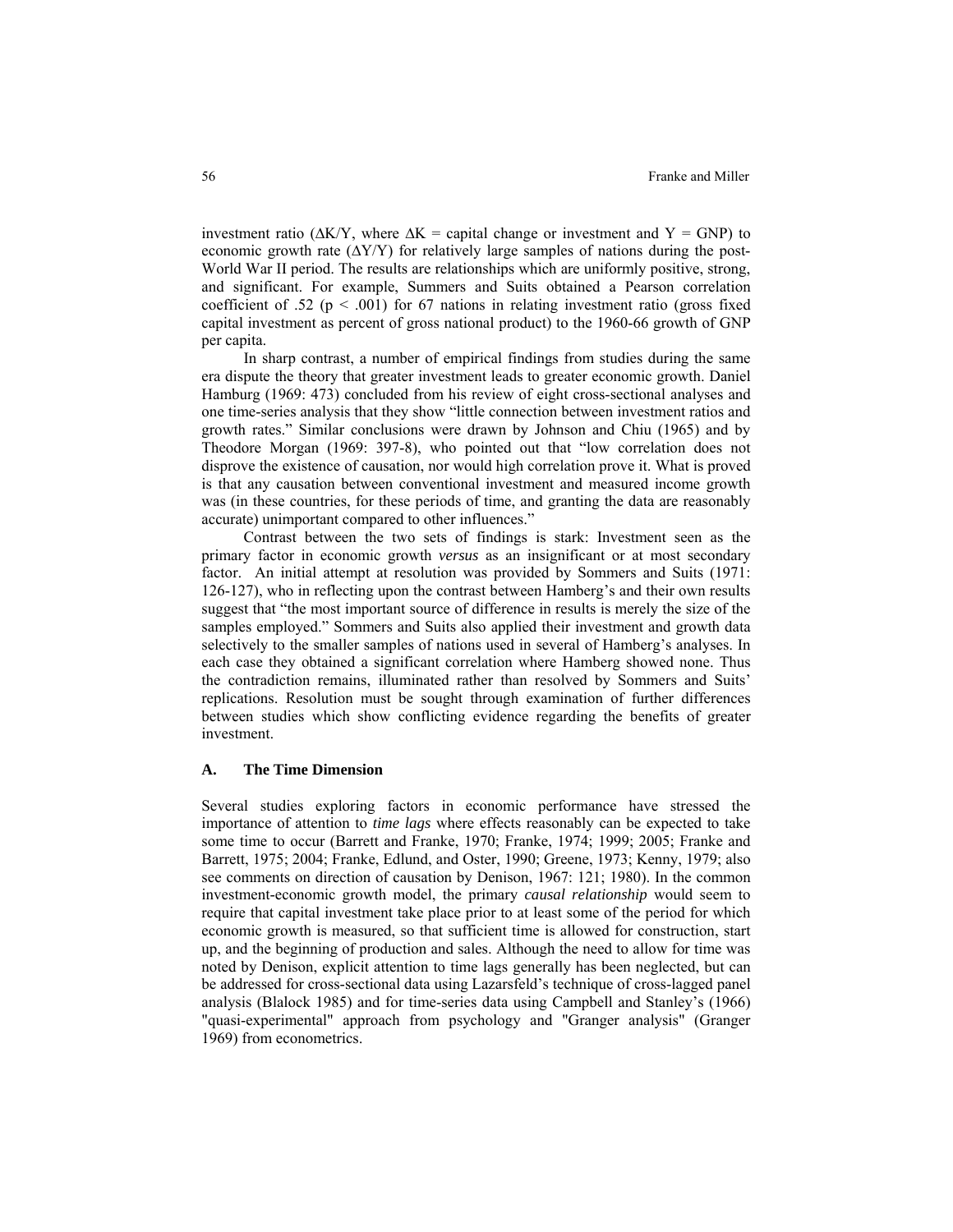When time lags are examined in the studies which show significant investment ratio-economic growth relationships, it generally is found that investment data are for periods *following* the periods of economic growth by averages of several years. Thus these significant correlations show that greater economic growth is followed by—rather than follows upon—greater investment:

For example, Sommers and Suits (1971) related cross-nationally growth of per capita gross national product over 1960-66 to gross capital formation as a percentage of GNP during 1966, for an average investment-to-economic growth time lag from 1966 to 1963 of *minus* three years. The time lag in Humphries' (1976) study averages *minus* 1½ years, and that in Husain's (1967) study *minus* 4½ years. In other cases of significant relationship, investment period and economic growth period are *concurrent*: Robinson's (1971) growth of GNP over 1958-66 was related to investment ratio for the average of the six years of 1957-59 and 1965-67. But our correlations of this economic growth rate with investment ratios--separately for 1957-59 and for 1965-67--show significance for the latter investment period only, with a time lag averaging *minus* four years.

Similarly in Hagen and Hawrylyshyn's (1969) study, growth of gross domestic product over 1960-65 was related to the investment ratio average during 1960-65. In this single case, for 1960-65 economic growth, our correlations with early and with later investment ratios—for 1960 and for 1966—were significant with both *forward*  and *backward* time lags. But our correlations of their growth of GDP over 1955-60 with earlier and with late investment ratio—for 1953 and for 1960—showed significance only with the backward time lag (for 1955-60 growth with 1960 investment). In Husain's (1967) study, 1950-59 growth of GDP was related to 1959 investment ratio, for an average investment-growth lag of *minus* 4½ years. Husain, Humphries, and Sommers and Suits found significant relationship of investment ratio to *preceding*  economic growth, and Robinson's significant relationship was backward lagged as well. Only Hagen and Hawrylyshyn's results for 1960-65 stand up to this causal analysis, while the results for 1955-60 also were backward lagged.

The temporal results are pictured in the correlogram of Figure 1 (Franke, 1973). Results of further Pearson correlations for the 1950s and 1960s across some 70 nations (similar to the analyses of Sommers and Suits, 1971) are provided in open circles of Figure 1, arranged according to mean time lags of economic growth after investment ratio. The points connected by lines in Figure 1 show correlations over the 1950s through early 1970s of U.S. economic growth with gross fixed capital investment as a percent of GNP, again with results presented by mean time lags (positive and negative) of growth after investment.

These analyses show that economic growth is related to investment later (backward), but mostly not to investment earlier (forward). In Figure 1, for example, Clark's (1961) forward lag of  $\frac{1}{2}$  year, like the forward and concurrent studies of Hamberg (1969), shows no significant relationship of investment and economic growth. As a whole, the studies which purport to show significant benefits of investment to growth instead show that greater economic growth contributes to greater investment—a finding often noted (e.g., by Evans, 1969: 95-105), but which in absence of evidence for an investment-to-economic growth relationship seems of limited importance.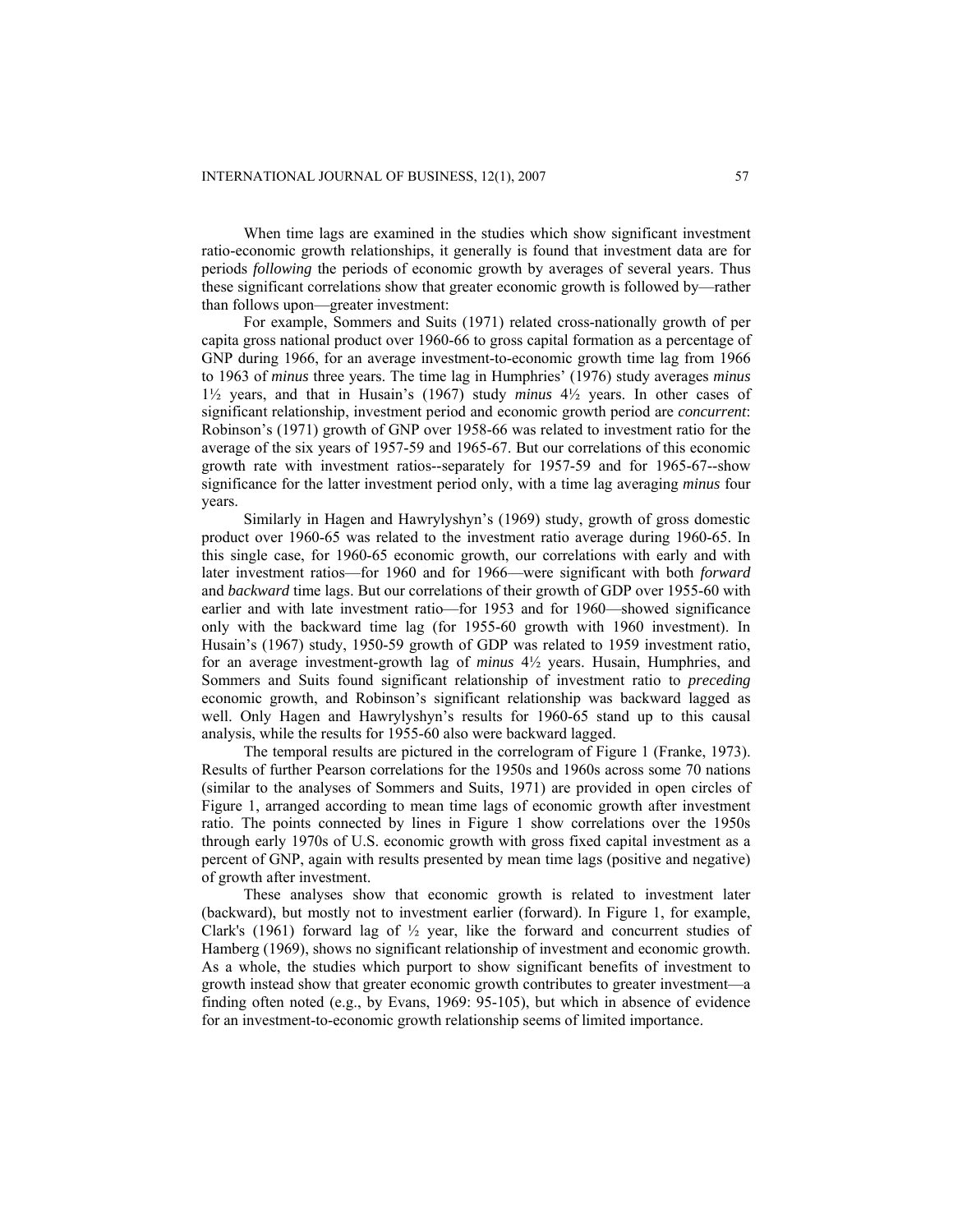

**Figure 1**  Correlogram of growth in national product with investment

In brief, consideration of the time dimension seems to reconcile the conflicting evidence of the two sets of studies. Together, these reanalyses indicate that more investment results from but does not stimulate more economic growth. However, the data which have been analyzed in most studies are for investment ratios over periods of 1 to 6 years and for growth rates of national product over periods of 5 or 6 years. These short time periods do not allow effects of ordinary business cycles upon investmentgrowth relationships to be disregarded (Kennedy, 1998; Shapiro, 1996). Similarly, these short and overlapping periods do not allow elimination of concern over possible contemporaneous relationships which might confuse causal interpretation.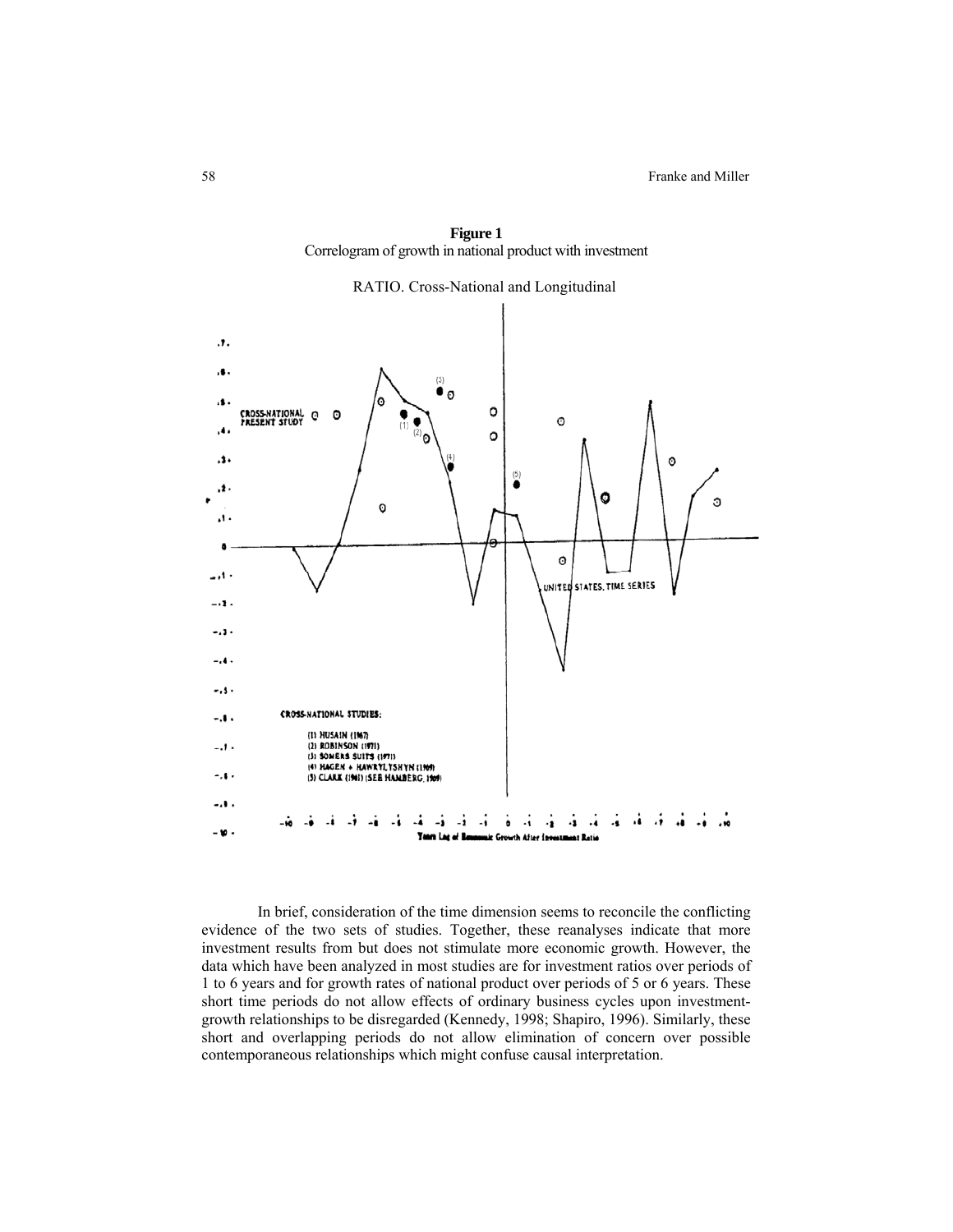#### **B. Long-Term Analysis**

Simon Kuznets (1961) presented data extending over two half-century periods for both investment ratio and economic growth. He showed concurrent rank-order correlations of investment ratio with economic growth rate to be nonsignificant within each of the two long periods. Period (A) extends from the mid-19<sup>th</sup> century to World War I (for 10 nations) and period (B) from the end of the  $19<sup>th</sup>$  century to the mid-1950s (for 12 nations), with data taken here as available and usually excluding the years of World Wars I and II. Median years are 1890 for period (A) and 1923 for period (B). Kuznets' analyses showed for the 10 and 12 relatively developed nations which were compared that "little association exists between capital formation proportions and rates of growth" (p. 21). Even over these extended periods, there was no evidence of contemporaneous association. However, analysis of concurrent sets of data does not allow the direct testing of either the investment-causes-growth or the growth-causes-investment viewpoint, since neither variable has priority.

The Kuznets analysis can be taken a step further by correlating each set of data in period (A) with the other in period (B), to give an indication of long-term causal relationship between investment and growth. With some overlap in the periods, time lags of about 33 years (median year (A) to median year (B)) allow a generation's time lapse for effects of either investment or growth rate to be felt upon the other variable. Correlations thus time-lagged could indicate intergenerationally a forward relationship (investment before growth) or a backward one (investment after growth). In addition, the concurrent investment-economic growth correlations of Kuznets can be recalculated using alternate statistical procedures, and coefficients of stability can be figured separately for investment ratio and economic growth rate over the  $\frac{1}{3}$  century time lag. The correlation coefficients calculated are Spearman's rho and Kendall's tau, the latter also used by Kuznets (1961). Pearson's r for the sample sizes of 10 or 12 is subject to outlier distortion, and thus is not used (cf. Bass and Franke, 1972; Franke, Hofstede, and Bond, 1991: 167).

Results are presented in the cross-lagged diagram of Figure 2. They (1) replicate Kuznets' finding of no concurrent association between investment ratio and economic growth, (2) show little stability over time for either investment ratio or economic growth rate, and (3) show no positive long-term impact of investment ratio upon economic growth. But (4) there is a significant relationship of economic growth rate to investment ratio some 33 years later. These results correspond well to Kuznets' (1961: 55-6) conclusions that capital formation "is a factor that yields highly variable and uncertain results in terms of rates of growth," and that rise in capital formation is a "response to the … rise in per capita income." Indeed, nations experiencing relatively high rates of long-term economic growth tended to be those which expended relatively high proportions of gross national product upon investment in the generation following rather than in the generation preceding economic growth. The further results using Kuznets' data seem to justify the concern expressed by Hamberg (1969), Morgan (1969), and Denison (1967; 1980) regarding the major causal role assigned investment in economic growth models. However, there remains some doubt as to the meaningfulness of the conclusions of Kuznets, Hamberg, and Morgan, due to a question whether the particular *measure* of investment which has been used truly represents the factor of investment in economic growth models.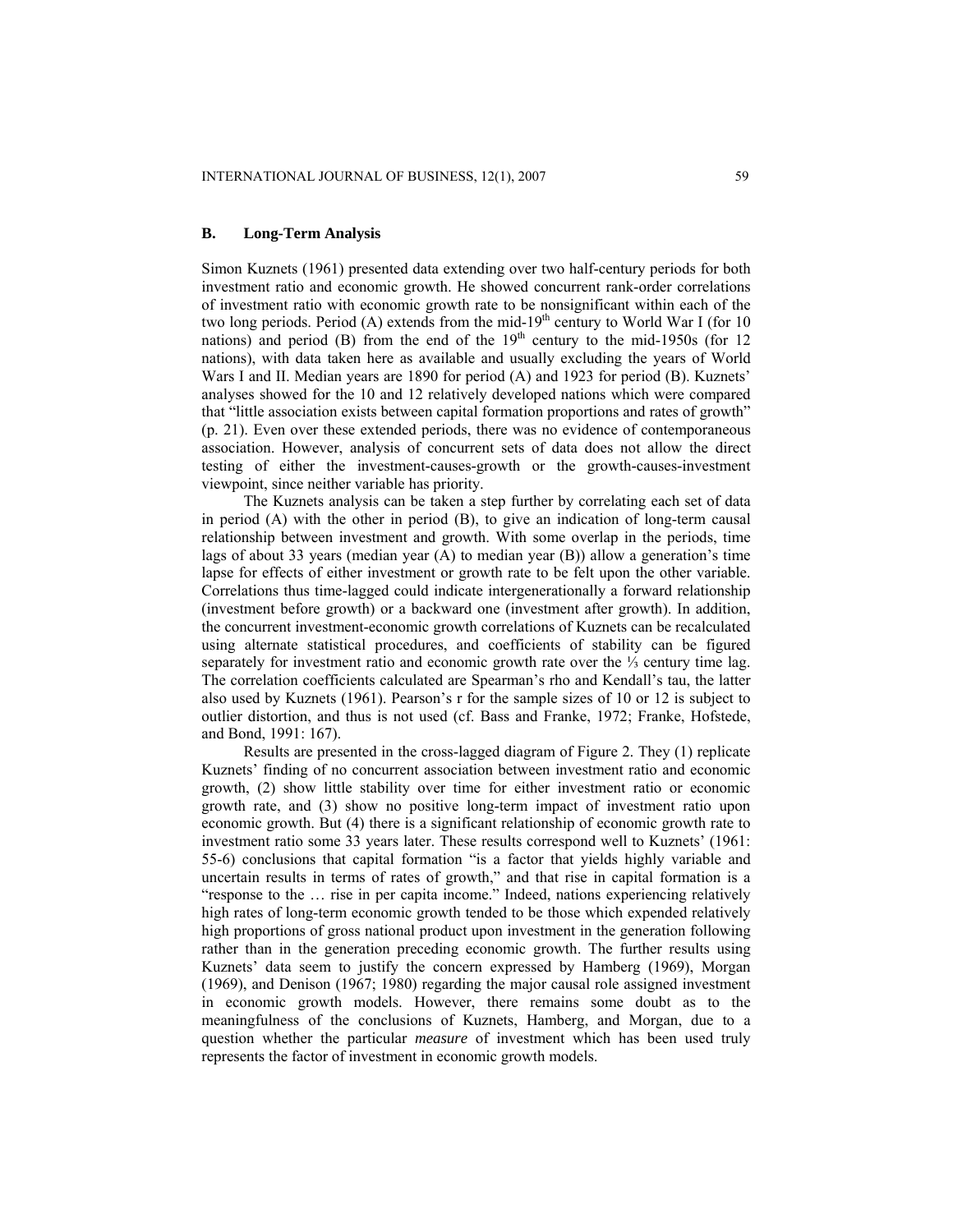**Figure 2** Cross lagged diagram for the two half-century periods of the Kuznets long term analysis: investment ratio and the economic growth of nations



NOTE.--Arrows point in direction(s) of possible

causation; n = number of countries involved in cross national correlations; T = Kendall tau;  $\mathbf{\hat{y}}$  = Spearman rho. \* p < .10, 2-tailed. \*\* p < .05, 2-tailed.

 $(NS)$  = nonsignificant (p > .10, 2-tailed).

# **III. INVESTMENT RATE-ECONOMIC GROWTH RELATIONSHIPS**

#### **A. Data**

As Everett Hagen and Oli Hawrylyshyn (1969: 72) noted, "in a regression analysis explaining growth rates, the ideal variable one would use to account for the role of capital in production is the rate of growth of capital stock." Investment rates (∆K/K) are related to investment ratios (∆K/Y), assuming stability in capital: output ratios (K/Y), since  $\Delta K/K = (\Delta K/Y)/(K/Y)$ . "However, for a cross-section of diverse economies … the assumption that the average capital output ratio is constant over the sample is untenable." Unfortunately, since investment *rate* data are unavailable for most nations, all of the national comparisons reviewed above use the inferior measure of investment as a *ratio* to national product.

Edward Denison (1967) developed data for nine developed nations from which investment rates can be calculated over two five-year and one two-year periods (Table 1 below). Using data for these nations over 1950-62 from his page 120 for ∆K/Y and page 138 for ∆K/K, these measures of investment show a Spearman's rank-order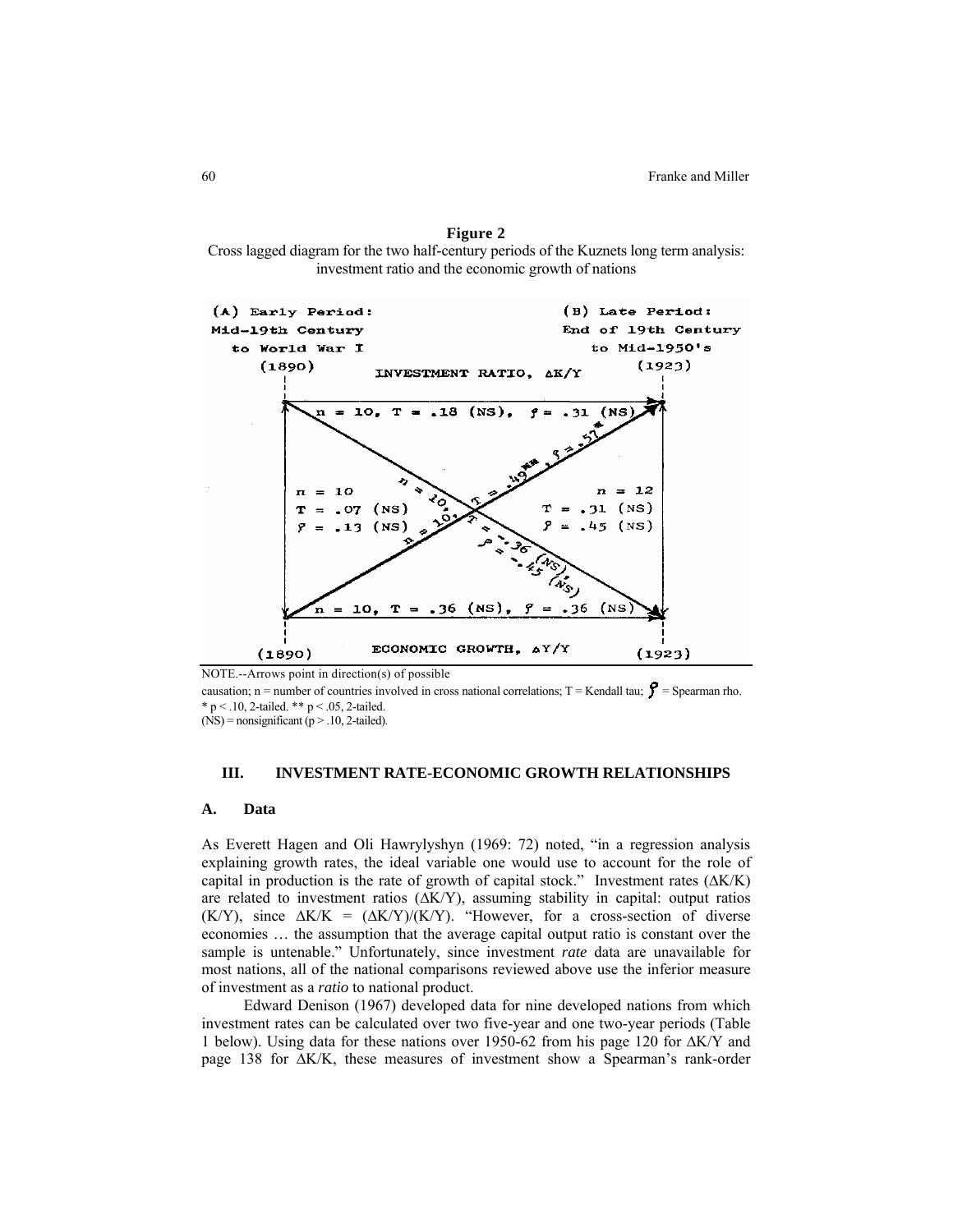correlation,  $\rho$ , of .45, which is nonsignificant—justifying his comment (p. 121) that "the rate of increase in the stock of physical capital [∆K/K] is not measured by investment ratios [∆K/Y]"—at least not very well measured, and inadequate for use in analyzing relationships to economic growth rates for small samples of nations.

From calculations using data from Denison (1967: ch. 12) are obtained the percentage rates of increase per year in stock of gross enterprise structures and equipment over 1950-55, 1955-60, 1955-62, and 1960-62 for nine developed nations, presented in Table 1. The sample of nations includes the United States and eight Western European nations, with 500 million total population and production of nearly half of total world GNP (World Bank 1979). The investment figures are rates of investment growth rather than ratios to national product, specifically representing investment rates for use in production.

Data for national product growth per capita per year are obtained from Denison, Hagen and Hawrylyshyn, Kravis and his associates, the OECD, and the UN, as indicated in Table 1. Per-capita growth of real product is chosen as an indicator of improved material welfare, against which to balance the sacrifice of savings and investment. Economic growth rates based on conventional currency exchange values, over the six separate five-year periods between 1950 and 1980 and over the 1955-62 period studied by Denison (1967), are supplemented by growth rates based on purchasing power within each nation, for 1950-60, 1960-70, and 1970-74, to assure that results are not simply artifacts of method of calculation of national product. In order to determine whether relationships between capital investment and national product growth are affected by initial levels of capital intensity (capital stock per worker) and of national product per capita, these data are obtained from Denison, Kravis, and Hagen and Hawrylyshyn, as noted in Table 1, and employed in multivariate analyses in the second results section.

#### **B. Results: Correlations between Capital Growth and Production Growth**

Using the data for nine nations from Table 1, systematic evaluation can be made of all relationships between the growth rates of capital stock (∆K/K) and the growth rates of national product  $(\Delta Y/Y)$ . When attention is paid to the time lags between measures of these two correlated variables, it can be inferred if there is a "forward" effect, with more capital investment apparently causing more economic growth, or if there is a "backward" effect, with economic growth apparently causing more investment.

In the matrix of Table 2, correlations of investment rate with economic growth rate (∆K/K with ∆Y/Y) for various periods and time lags are outlined by a first rectangle where economic growth rates are based on purchasing power, and by a second rectangle where economic growth rates are based on exchange rates. Correlation coefficients are Pearson rank-order, to compare directly with subsequent regression equations, but indications are provided of significance levels using Spearman  $\rho$  and Kendall  $\tau$ , which are preferred for small samples. There are three significant correlations for the purchasing power data and five for the exchange rate data--all for periods of economic growth preceding or preceding and lapping into periods of capital growth. For both sets of relationships of capital growth with economic growth, there is no significant correlation when economic growth is taken to be strictly concurrent or follows capital growth--by up to 25 years later.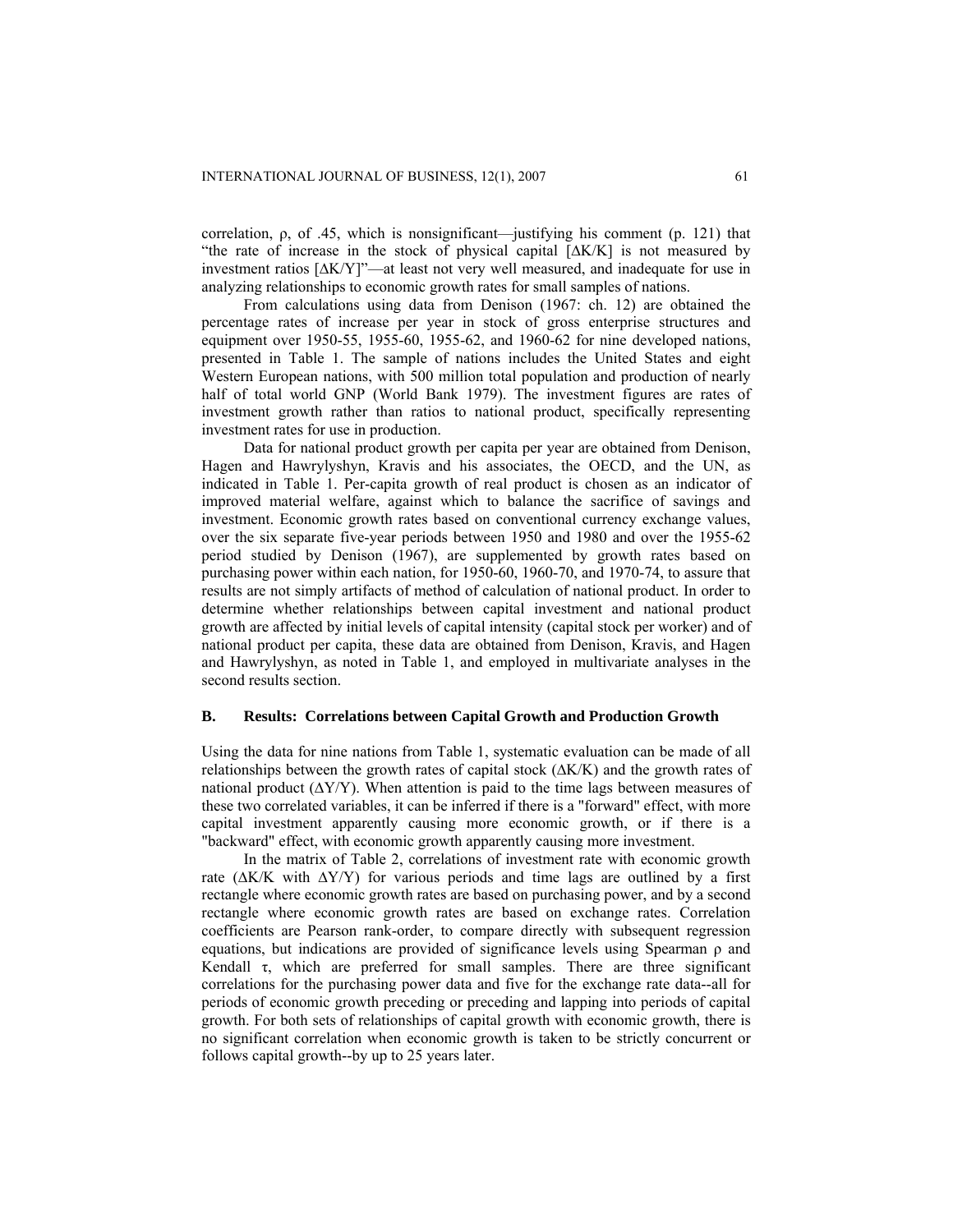**Table 1**  Capital growth, capital stock per worker, and growth and level of national product per capita

| Variable                                                                                                                   |                                                                |                                               |                                               |                                               |                                               |                                               |                                               |                                               |                                               |                                                      |                                                      |  |  |
|----------------------------------------------------------------------------------------------------------------------------|----------------------------------------------------------------|-----------------------------------------------|-----------------------------------------------|-----------------------------------------------|-----------------------------------------------|-----------------------------------------------|-----------------------------------------------|-----------------------------------------------|-----------------------------------------------|------------------------------------------------------|------------------------------------------------------|--|--|
| Year(s)                                                                                                                    | USA Belg.                                                      |                                               | Den.                                          | Fr.                                           | Ger.                                          | Neth.                                         | Nor.                                          | <b>UK</b>                                     | Italy                                         | Mean                                                 | S.D.                                                 |  |  |
| <b>Enterprise Structures and Equipment</b>                                                                                 |                                                                |                                               |                                               |                                               |                                               |                                               |                                               |                                               |                                               |                                                      |                                                      |  |  |
| Growth Rate: $\Delta K/K$ , %/Year                                                                                         |                                                                |                                               |                                               |                                               |                                               |                                               |                                               |                                               |                                               |                                                      |                                                      |  |  |
| $(1)$ 1950-55<br>$(2)$ 1955-60<br>$(3)$ 1955-62<br>$(4)$ 1960-62                                                           | 4.14<br>3.95<br>3.38<br>2.10                                   | 2.78<br>3.04<br>3.00<br>3.03                  | 4.70<br>4.57<br>4.80<br>5.57                  | 3.33<br>3.69<br>3.81<br>4.26                  | 4.46<br>6.17<br>6.13<br>6.27                  | 3.42<br>4.69<br>4.72<br>4.95                  | 4.50<br>4.21<br>4.02<br>3.69                  | 2.75<br>2.90<br>3.15<br>3.90                  | 3.17<br>3.49<br>3.86<br>4.92                  | 3.69<br>4.08<br>4.10<br>4.30                         | 0.76<br>1.00<br>0.99<br>1.29                         |  |  |
| Stock Per Worker: K/L, % of U.S. Level                                                                                     |                                                                |                                               |                                               |                                               |                                               |                                               |                                               |                                               |                                               |                                                      |                                                      |  |  |
| (5) 1950<br>$(6)$ 1955<br>$(7)$ 1960                                                                                       | 100<br>100<br>100                                              | 68<br>65<br>67                                | 47<br>52<br>57                                | 43<br>44<br>49                                | 37<br>36<br>43                                | 52<br>50<br>57                                | 68<br>75<br>86                                | 39<br>37<br>40                                | 30<br>28<br>29                                | 53.8<br>54.1<br>58.7                                 | 21.7<br>22.6<br>22.6                                 |  |  |
| National Product Per Capita (Based On Purchasing Power)<br>Growth Rate: $\Delta$ Y/Y, %/Year/Capita                        |                                                                |                                               |                                               |                                               |                                               |                                               |                                               |                                               |                                               |                                                      |                                                      |  |  |
|                                                                                                                            |                                                                |                                               |                                               |                                               |                                               |                                               |                                               |                                               |                                               |                                                      |                                                      |  |  |
| $(8)$ 1950-60<br>$(9)$ 1960-70<br>$(10)$ 1970-74                                                                           | 1.5<br>2.6<br>2.7                                              | 2.4<br>5.1<br>5.1                             | 2.9<br>4.2<br>2.6                             | 3.9<br>5.3<br>4.5                             | 7.2<br>4.3<br>3.1                             | 3.0<br>6.0<br>3.6                             | 2.1<br>4.9<br>4.3                             | 3.1<br>2.0<br>2.2                             | 4.4<br>6.1<br>2.3                             | 3.39<br>4.50<br>3.38                                 | 1.68<br>1.41<br>1.05                                 |  |  |
| Level: Y, 1965 US \$/Year/Capita                                                                                           |                                                                |                                               |                                               |                                               |                                               |                                               |                                               |                                               |                                               |                                                      |                                                      |  |  |
| $(11)$ 1950<br>$(12)$ 1960<br>(13) 1970                                                                                    | 2612<br>3034<br>3940                                           | 1358<br>1729<br>2837                          | 1436<br>1912<br>2892                          | 1201<br>1760<br>2884                          | 966<br>1942<br>3081                           | 1175<br>1578<br>2707                          | 1358<br>1669<br>2695                          | 1436<br>1942<br>2502                          | 653<br>1001<br>1939                           | 1355<br>1841<br>2831                                 | 535<br>533<br>529                                    |  |  |
|                                                                                                                            | National Product Per Capita (Based On Currency Exchange Rates) |                                               |                                               |                                               |                                               |                                               |                                               |                                               |                                               |                                                      |                                                      |  |  |
| Growth Rate: $\Delta$ Y/Y, %/Year/Capita                                                                                   |                                                                |                                               |                                               |                                               |                                               |                                               |                                               |                                               |                                               |                                                      |                                                      |  |  |
| $(14)$ 1950-55<br>$(15)$ 1955-60<br>$(16)$ 1955-62<br>$(17)$ 1960-65<br>$(18)$ 1965-70<br>$(19)$ 1970-75<br>$(20)$ 1975-80 | 2.5<br>0.4<br>1.0<br>3.1<br>2.0<br>1.5<br>2.6                  | 2.7<br>1.9<br>2.6<br>4.3<br>4.4<br>3.2<br>3.0 | 0.8<br>4.0<br>4.2<br>4.1<br>3.7<br>1.4<br>2.6 | 4.0<br>3.7<br>3.8<br>3.7<br>4.5<br>3.2<br>3.0 | 8.9<br>5.1<br>4.1<br>3.5<br>3.7<br>1.5<br>3.8 | 4.7<br>2.9<br>2.5<br>3.7<br>4.5<br>2.5<br>1.4 | 2.7<br>2.0<br>2.4<br>4.6<br>3.8<br>3.8<br>4.0 | 2.1<br>2.1<br>1.7<br>2.4<br>1.9<br>1.7<br>1.6 | 5.7<br>5.1<br>5.1<br>4.3<br>5.3<br>1.6<br>3.3 | 3.79<br>3.02<br>3.04<br>3.74<br>3.76<br>2.27<br>2.81 | 2.41<br>1.58<br>1.33<br>0.69<br>1.14<br>0.92<br>0.88 |  |  |
| Level: Y, 1965 US \$/Year/Capita                                                                                           |                                                                |                                               |                                               |                                               |                                               |                                               |                                               |                                               |                                               |                                                      |                                                      |  |  |
| $(21)$ 1950<br>$(22)$ 1955<br>$(23)$ 1960<br>$(24)$ 1965<br>$(25)$ 1970<br>$(26)$ 1975                                     | 2630<br>2975<br>3035<br>3536<br>3904<br>4206                   | 1137<br>1299<br>1427<br>1761<br>2184<br>2557  | 1363<br>1418<br>1725<br>2109<br>2529<br>2711  | 1098<br>1336<br>1603<br>1922<br>2395<br>2804  | 848<br>1298<br>1665<br>1977<br>2371<br>2554   | 880<br>1107<br>1278<br>1532<br>1909<br>2160   | 1207<br>1379<br>1523<br>1907<br>2298<br>2769  | 1292<br>1433<br>1590<br>1790<br>1967<br>2140  | 527<br>695<br>891<br>1100<br>1424<br>1542     | 1220<br>1438<br>1637<br>1959<br>2331<br>2605         | 588<br>620<br>582<br>662<br>724<br>724               |  |  |

**SOURCES.--Variables (l)-(4)**, growth rates of gross stock of enterprise structures and equipment, %/year, calculated from E. F. Denison, Why Growth Rates Differ (Washington, D.C.: Brookings, 1967), table 12-1. **Variables (5)-(7)**, indices of net stock of enterprise structures and equipment per civilian employed (United States = 100), from Denison, table 12-13. Growth rates and levels of purchasing power national product per capita: **Variables (8)-(13)** calculated from I. B. Kravis, "A Survey of International Comparisons of Productivity," Economic Journal 86 (March 1976), table 1; I. B. Kravis, A. W. Heston, and R. Summers, "Real GDP Per Capita For More Than One Hundred Countries," Economic Journal 88 (June 1978), table 4;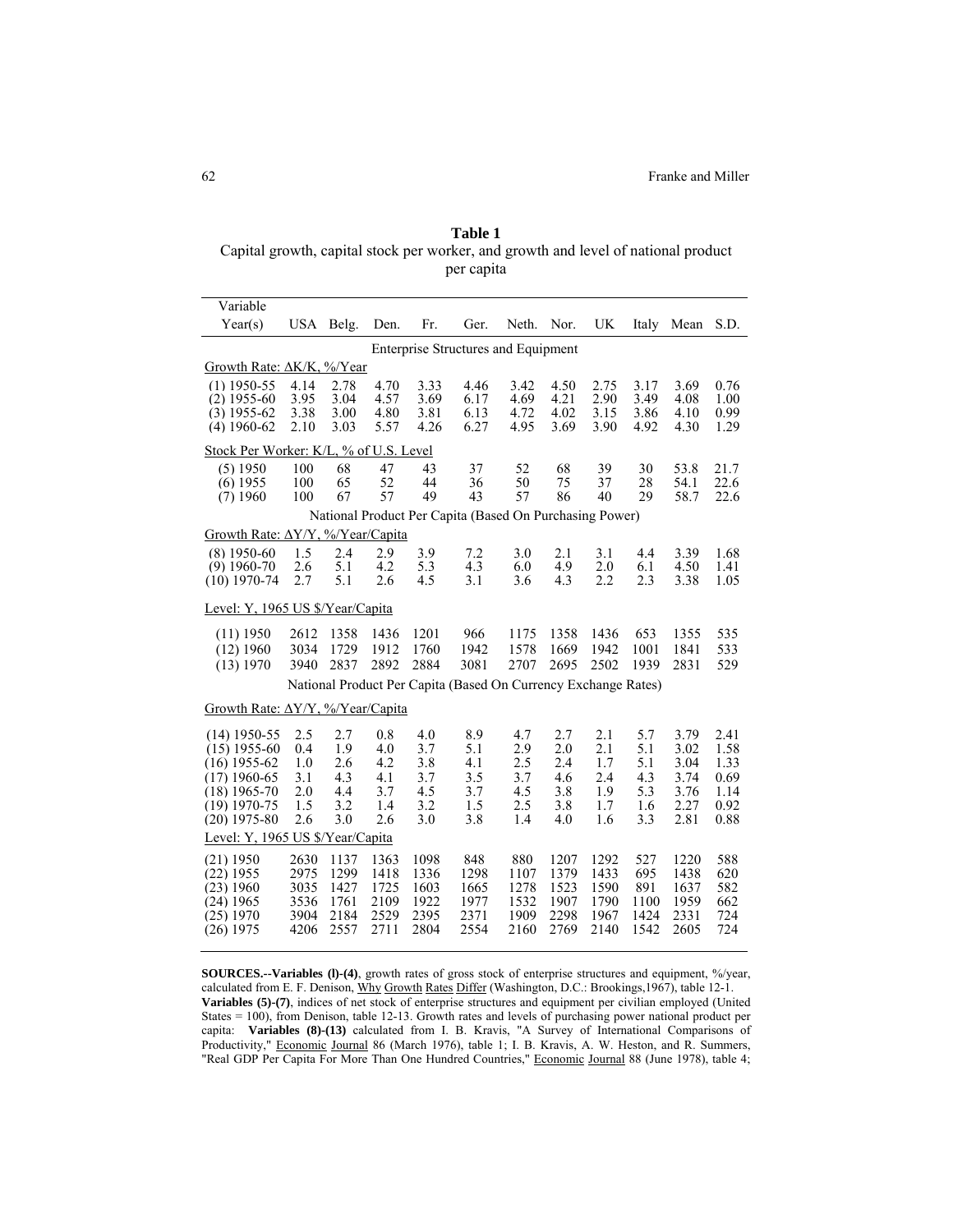and (for the base U.S. figures) from the Economic Report of the President: 1981 (Washington, D.C.: U.S. Government Printing Office, 1981), tables B-2 and B-26. Growth rates of exchange value national product per capita: **Variables (14) and (16)** from Denison, table 2-2; variables (15) and (17) from E. E. Hagen and O. Hawrylyshyn, "Analysis of World Income and Growth, 1955-1965," Economic Development and Cultural Change 18 no. 1, pt. 2 (October 1969), tables 10D and 10E; **Variables (18) and (19)** from National Accounts of OECD Countries: 1976 (Paris: Organization for Economic Co-Operation and Development, 1978), vol. 1; and **variable (20)** from: National Accounts of OECD Countries: 1976, vol. 1; Economic Report of the President: 1981, table B-107; "Toward More Balanced Growth," OECD Observer (July 1980), tables 2 and 3; United Nations Statistical Yearbook: 1978, table 181; and United Nations Demographic Yearbook: 1978, table 5. Levels of exchange value national product per capita: Variable (24) from Hagen and Hawrylyshyn, tables 5A and 6A, and **Variables (21)-(23), {25), and (26)** calculated from variables (24) and (14), (15), and (17)-(19).

The importance of time lags in investment rate-economic growth relationships can be demonstrated by a correlogram plotting all of the correlation coefficients in the rectangles of Table 2 against the time lags between the midpoints of the periods for the variables. Figure 3 shows correlations of ∆K/K with ∆Y/Y which are significant only for investment *following* economic growth by one to six years. The strongest relationship, r and  $\rho = .90$  ( $p < .01$ ), is for a "backward" lag averaging  $3\frac{1}{2}$  years, i.e., of economic growth explaining investment growth, rather than the reverse.

The cross-sectional results in Table 2 and Figure 3 show significant, positive cross-national correlation coefficients of economic growth rates with capital growth rates that occurred, on average, one to six years *later*. The correlations peak at .90, or 81% variance explanation, with a backward time lag averaging  $3\frac{1}{2}$  years. Thus, using high-quality data, we can explain differences in growth rates of capital very well, but can explain differences in growth rates of national product per capita not at all.

These results are similar to those obtained using investment ratios (∆K/Y) rather than investment rates  $(\Delta K/K)$  to correlate with per-capita economic growth rates  $(\Delta Y/Y)$ --although the latter are weaker, as would be expected from less accurate representation of investment. As indicated in Section IIA and Figure 1, the results of the five large-sample cross-national studies published between 1967 and 1976 show significant but weaker backward relationships. The publications claiming investment ratio to be a major factor determining economic growth rate now appear based on the choice of backward time lags for relationships of investment with economic growth. Most of the significant relationships in Section IIA and Figure 1 are for investment ratios ( $\Delta$ K/Y) *following* economic growth ( $\Delta$ Y/Y) by backward lags averaging  $\frac{1}{2}$  to  $\frac{81}{2}$ years.

In general, empirical bivariate analyses do not support the theory that stimulating investment is likely to lead to increasing economic growth rates. But economic growth does seem to have contributed to the subsequent growth of capital stock.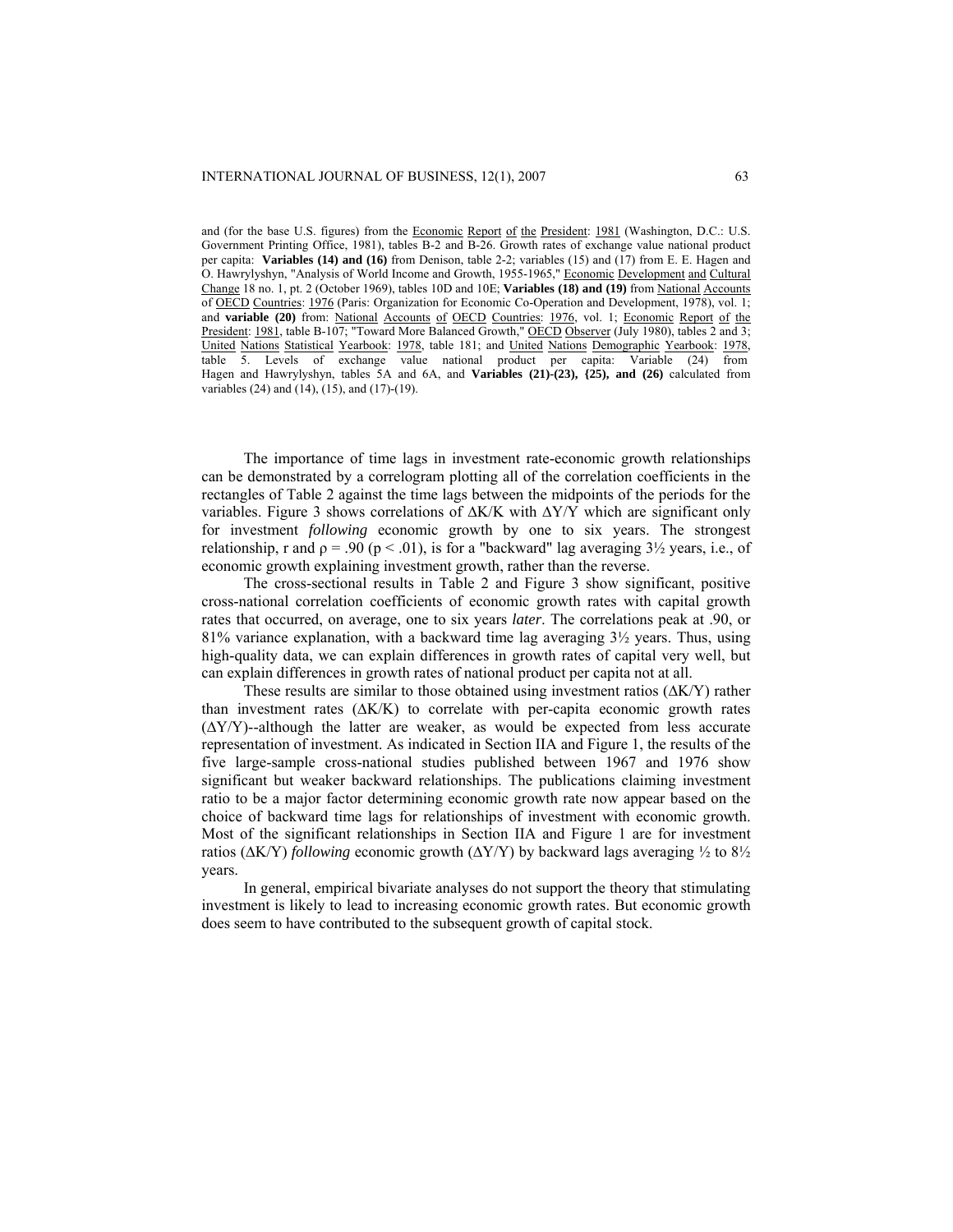**Table 2** Correlation matrix: Pearson r

 $(1)$   $(2)$   $(3)$   $(4)$   $(5)$   $(6)$   $(7)$   $(8)$   $(9)$   $(10)$   $(11)$   $(12)$   $(13)$ Variable: Enterprise Structures and Equipment Growth Rate: AK/K, %/Year  $(1)$  1950-55 1.00  $(2)$  1955-60 .74\*\*1.00 (3) 1955-62 .64\*\* .96\*\*1.00 (4) 1960-62 .30 .66\*\* .84\*\*1.00 Stock Per Worker: K/L, % of U.S. Level  $(5)$  1950  $.23 - .13 - .39 - .80***1.00$ .33 -.09 -.35 -. $76^*$  -. $99^{**1.00}$  $(6)$  1955  $(7)$  1960 .41 -.01 -.27 -. 70 .  $96***$  .  $99***$  1.00 National Product Per Capita (Based on Purchasing Power) Growth Rate:  $\Delta Y/Y$ ,  $\frac{\pi}{12}$   $\frac{Y}{}$   $\frac{Y}{}$   $\frac{Y}{}$   $\frac{Y}{}$   $\frac{Y}{}$   $\frac{Y}{}$   $\frac{Y}{}$   $\frac{Y}{}$   $\frac{Y}{}$   $\frac{Y}{}$   $\frac{Y}{}$   $\frac{Y}{}$   $\frac{Y}{}$   $\frac{Y}{}$   $\frac{Y}{}$   $\frac{Y}{}$   $\frac{Y}{}$   $\frac{Y}{}$   $\frac{Y}{}$   $\frac{Y}{}$   $\frac{Y}{}$  (9)  $1960-70$  -  $08$   $\overline{.15 \cdot .25 \cdot .37}$  -  $.33$  -  $.32$  -  $.27$   $.21$  1.00 (10) 1970-74 - 14 - 10 - 17 - 27 26 .26 .32 - 18 .46 1.00<br>Level: Y, 1965 US S/Year/Capita "Forward" Lags (AK/K Before AY/Y) .23 -.16 -.38 -.73 .88\* .87\*\* .82 -.65\*\*-.67\*\* -.08 1.00  $(11)$  1950 .34 -.10 .12 -.51  $\frac{1}{24}$   $\frac{1}{23}$   $\frac{1}{62}$  -.33 - $\frac{1}{25}$  + .14 .93 + 1.00  $(12)$  1960 .44 .28 .05 - 42 . $\overline{11}$  .  $\overline{16}$  .  $\overline{14}$  - 24 - 50 .09  $(13)$  1970  $.85 - .94***1.00$ National Product Per Capita (Based on Currency Exchange Rates) Growth Rate: AY/Y, %/Year/Capita "Backward" Lags (۵۲/۲ Before ۵K/K)  $(14)$  1950-55 .05 .61  $-64$   $-55$   $-43$   $-48$   $-45$   $-87$   $-37$   $-64$   $-54$   $-84$  $.66***$   $.90**$   $-86***$   $.83***$   $-80**$   $.80**$   $.83***$   $.51$   $-.21$   $-83***$   $.65$   $-.55$  $(15)$  1955-60 .12 .45  $\cdot\overline{26}$  \*  $\overline{.50}$  $(16)$  1955-62  $.12$  $.30$  $-.74*-.71*-.69$  $.65*$   $.62$   $-.10$   $-.78*$   $-.68$   $-.56$  $(17)$  1960-65 .26  $.10$  $\overline{12}$  $-0.01$   $0.06$   $0.11$   $0.06$   $0.77$   $0.50$   $0.40$   $0.54$   $0.32$  $.14$  $(18)$  1965-70. .09  $.23$  $.42$  $-.45-.44-.41$ .30  $.98***$  .41  $-.75***$   $.81***$   $.58$  $.43$   $.89^{\star}$   $-.12$   $-.27$   $-.13$  $(19)$  1970-75 - 17 - 25 - 30 - 32  $.20$   $.24$   $.31$   $-.33$  $.31$  $.27 \t .30 \t .23 \t .15 \t .00$  $(20)$  1975-80 .45  $.26$  $.11$  $.01-.07$  $.12$  $.34$ Level: Y, 1965 US \$/Year/Capita "Forward" Lags (AK/K Before AY/Y)  $.84**$   $.79* - .60**$   $.69***$  . 14  $(21)$  1950  $-27 - 14 - 36 - 69$  $\cdot \stackrel{85}{\cong}$  $.99** .94*$  $\stackrel{.85}{=}$  $.31 - .02 - .25 - .65$  $\frac{1}{84}$  $\sqrt{72}$  -.47\* -.68\*\*-.13  $.97**$ .  $.97**$  $\frac{82}{3}$ (22) 1955 , 90  $,39*$  . 09 - 14 - 54  $.98**$ .  $.92**$  $(23)$  1960  $.78-.77$  $\frac{72}{1}$  - .36 - .68\*\*-.15  $.94*$  $.43**$  .11  $-.13$   $-.54$  $(24)$  1965  $.80 - .80$  $.76 - .38 - .64**$  .11  $.94*$  .  $.97**$  .  $.94**$  $.47*$   $.15 - .09 - .52$  $(25)$  1970  $.81$  $.78 - .37 - .56 - .02$  $.96**$  $.81$  $.91*$  $.95***$ .45 .11 -.14 -.58 .36\*\* .36\*\* .42 -.50 .12  $(26)$  1975 .90  $-92$  $.95**$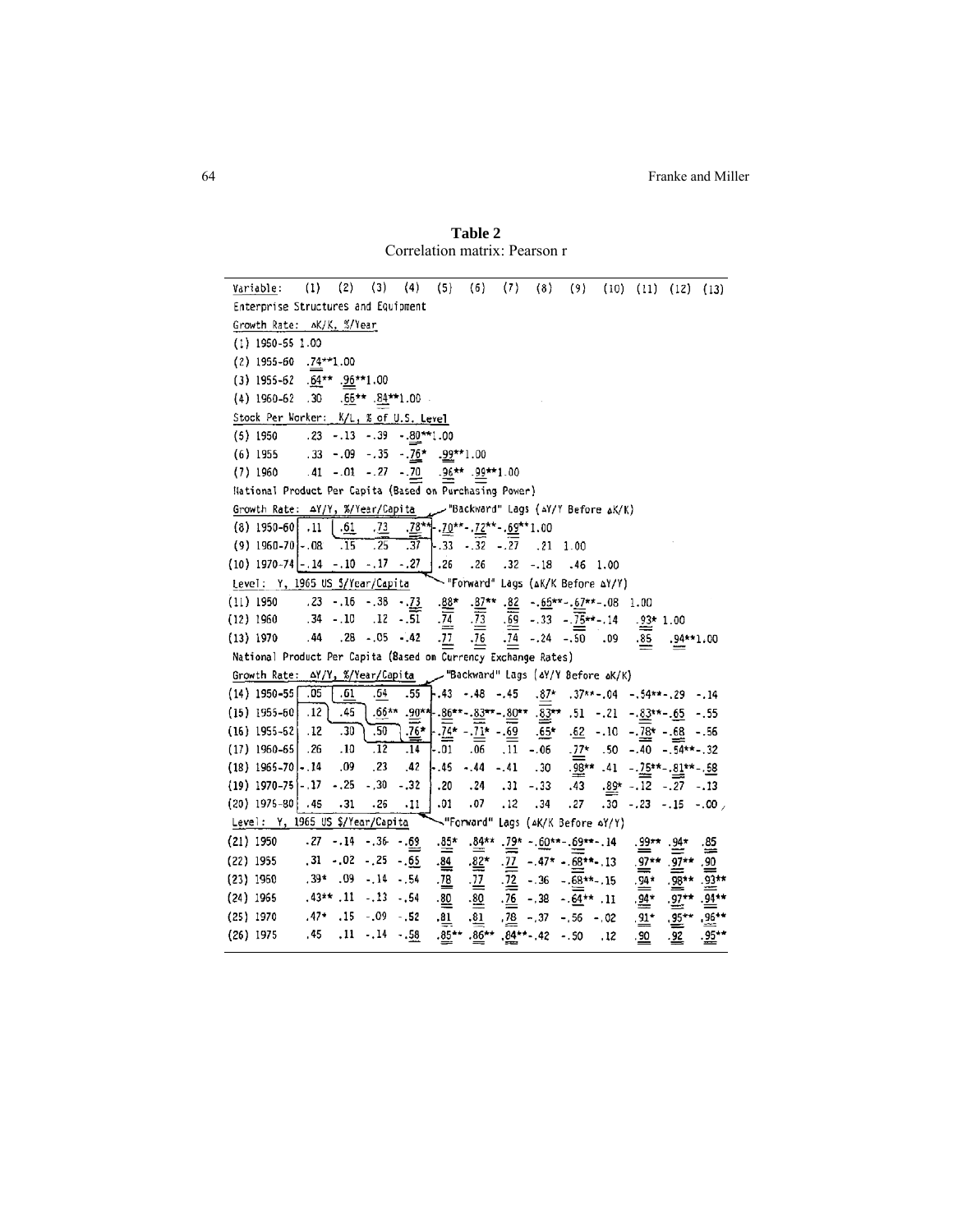#### **Table 2 (continued)**

| Variable:                                                                                                                               |     | $(14)$ $(15)$ $(16)$ $(17)$ $(18)$ $(19)$ |                   |  | $(20)$ $(21)$ $(22)$                     | (23) | (24)        | (25)   | (26)   |
|-----------------------------------------------------------------------------------------------------------------------------------------|-----|-------------------------------------------|-------------------|--|------------------------------------------|------|-------------|--------|--------|
| National Product Per Capita (Based on Currency Exchange Rates)                                                                          |     |                                           |                   |  |                                          |      |             |        |        |
| Growth Rate: AY/Y, %/Year/Capita                                                                                                        |     |                                           |                   |  |                                          |      |             |        |        |
| $(14)$ 1950-55 1.00                                                                                                                     |     |                                           |                   |  |                                          |      |             |        |        |
| $(15)$ 1955-60 .62 1.00                                                                                                                 |     |                                           |                   |  |                                          |      |             |        |        |
| $(16)$ 1955-62 .45 .95**1.00                                                                                                            |     |                                           |                   |  |                                          |      |             |        |        |
| $(17)$ 1960-65 .02 .28 .50 1.00                                                                                                         |     |                                           |                   |  |                                          |      |             |        |        |
| (18) 1965-70 .38* .62 .74 .77* 1.00                                                                                                     |     |                                           |                   |  |                                          |      |             |        |        |
| $(19)$ 1970-75 -.16 -.28 -.17 .50 .35 1.00                                                                                              |     |                                           |                   |  |                                          |      |             |        |        |
| $(20)$ 1975-80 .36 .30 .42                                                                                                              |     |                                           | .60. .32. .27 .00 |  |                                          |      |             |        |        |
| Level: Y, 1965 US \$/Year/Capita                                                                                                        |     |                                           |                   |  |                                          |      |             |        |        |
| (21) 1950 - $.51**$ $.17*$ $.12*$ $.40$ $.16**$ $.18$ $.17$ 1.00                                                                        |     |                                           |                   |  |                                          |      |             |        |        |
| (22) 1955 - $.35***$ $.22$ - $.70*$ - $.43$ - $.75***$ $.21$ - $.11$ $.98**$ 1.00                                                       |     |                                           |                   |  |                                          |      |             |        |        |
|                                                                                                                                         |     |                                           |                   |  |                                          |      |             |        |        |
| (23) 1960 - 29 - 63 - 62 - 45 - 74 * - 26 - 07 - 96 - 92 * 1.00<br>(24) 1965 - 30 - 63 - 60 - 37 - 71 - 22 - 01 - 96 - 92 * 1.00 * 1.00 |     |                                           |                   |  |                                          |      |             |        |        |
| (25) 1970 - .28 - .59 - .55 - .29 - .52 - .16 .04 $.92^*$ .90** .90** .92** 1.00                                                        |     |                                           |                   |  |                                          |      |             |        |        |
| (26) 1975 - .31 - .64 - .58 - .21 - .57 - .00 .09 .92* .94* .92** .92** .92**1.00                                                       |     |                                           |                   |  |                                          |      |             |        |        |
| NOTE.--For                                                                                                                              | the | Pearson                                   |                   |  | product-moment correlation coefficients, |      | $r_{\rm s}$ | single | under- |

lining indicates two-tailed significance level of p < .10 and double underlining of p < .05. For the rank-order correlation coefficients not shown (Spearman rho and Kendall tau), \* indicates that both show two-tailed significance levels of p *<* .10 and \*\* indicates levels for both of p < .05.

# **IV. RESULTS FOR ECONOMIC GROWTH BY MULTIVARIATE ANALYSIS: CONSIDERING CAPITAL INVESTMENT AND CAPITAL UTILIZATION**

## **A. Cross-National**

Using the data derived primarily from Denison (1967), regression equations also were calculated, regressing stepwise across nations each of the economic growth rates in Table 1 (variables 8-10 and 14-20) upon all initial and other earlier measures of capital intensity (variables 5-7) and upon all initial and other earlier measures of levels of national product per capita (variables 11-13 and 21-26), as well as upon all concurrent and earlier measures of growth rates of enterprise structures and equipment (variables 1-4), also in Table 1. Only for exchange-rate economic growth over 1955-60 does earlier investment rate enter a regression equation:

 $\Delta$ Y/Y (1955-60) = 4.12 - 0.068 \* K/L (1950) + 0.70 \*  $\Delta$ K/K (1950-55)  $t = 5.59, p < .01$   $t = 2.00, p < .10$  $R^2 = 78.84\%$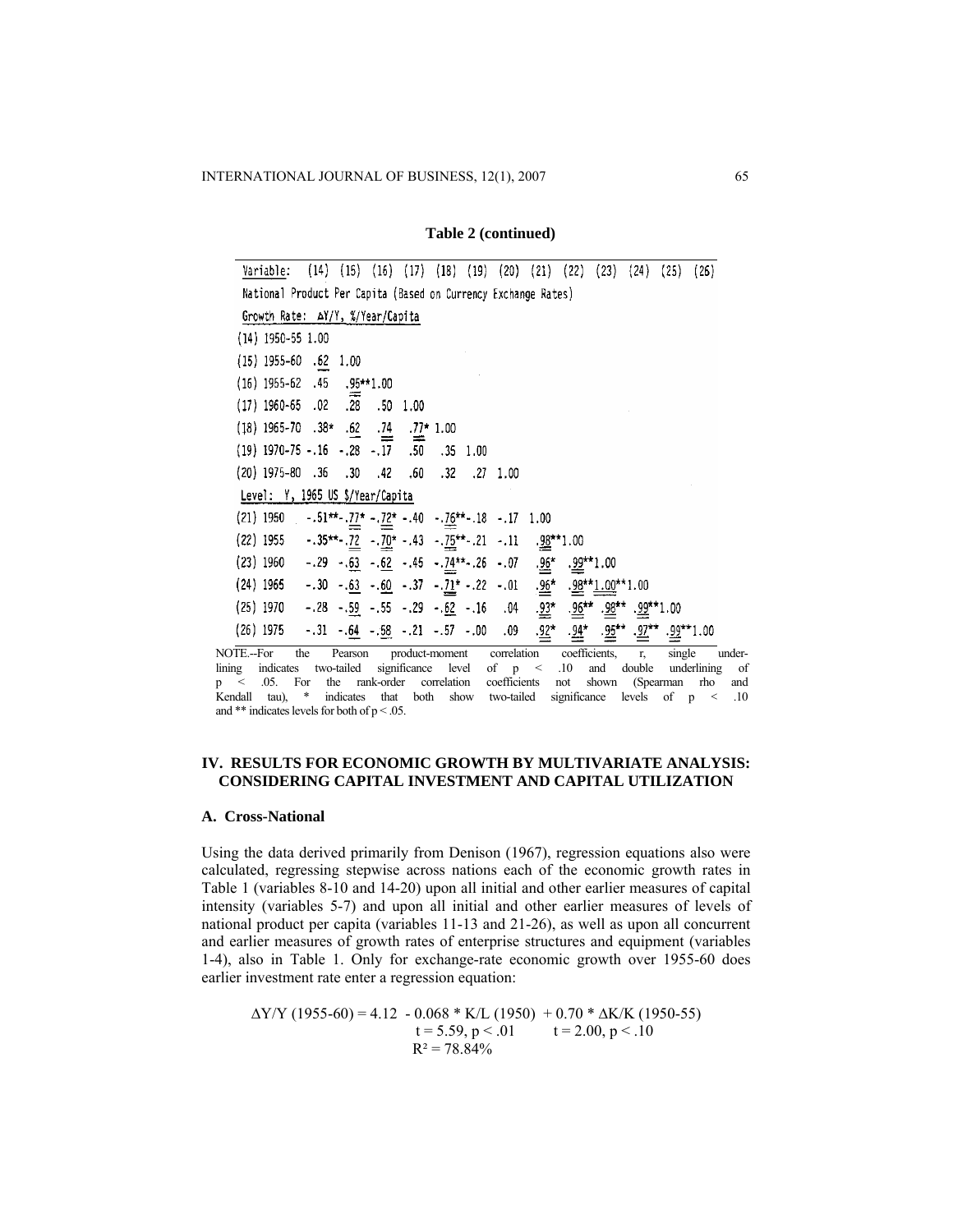A similar but slightly weaker model is obtained using K/L (1955). These results indicate that capital intensity had a *negative* effect--supportive of a finding at the business unit level by Buzzell and Gale's (1987: ch. 7): "Capital intensity can upset the applecart." But in this case there was a secondary benefit from more capital investment, perhaps due to recovery in European nations whose capital structure had been devastated by World War II.

**Figure 3**  Correlogram: cross national correlations of investment rate with economic growth rate over various time lags



 Cross-national data including capital utilization as well were developed by Franke (1975) for eight nations: Bulgaria, Czechoslovakia, Hungary, Poland, the Soviet Union, the United Kingdom, the United States, and Yugoslavia, with (A) real capital utilization rates as percents of 8,760 hours per year in the early 1960s, (B) gross capital investment as percent of GNP about 1960, and (C) economic growth rates per capita over 1960-1970. Capital utilization was related nonsignificantly with capital investment across nations (Spearman's  $\rho = 0.36$ ). As in most of the correlations presented in sections A and B, the correlation of investment ratio with subsequent economic growth also was related nonsignificantly ( $\rho = .49$ ). However, capital utilization did relate significantly with subsequent economic growth ( $\rho = .74$ ,  $p < .05$ , two-tailed).

#### **B. Time-Series for the United States**

Year-by-year data for (A) real GDP growth rates, (B) capacity utilization rates in manufacturing (including lags back to three years earlier and growth rates of this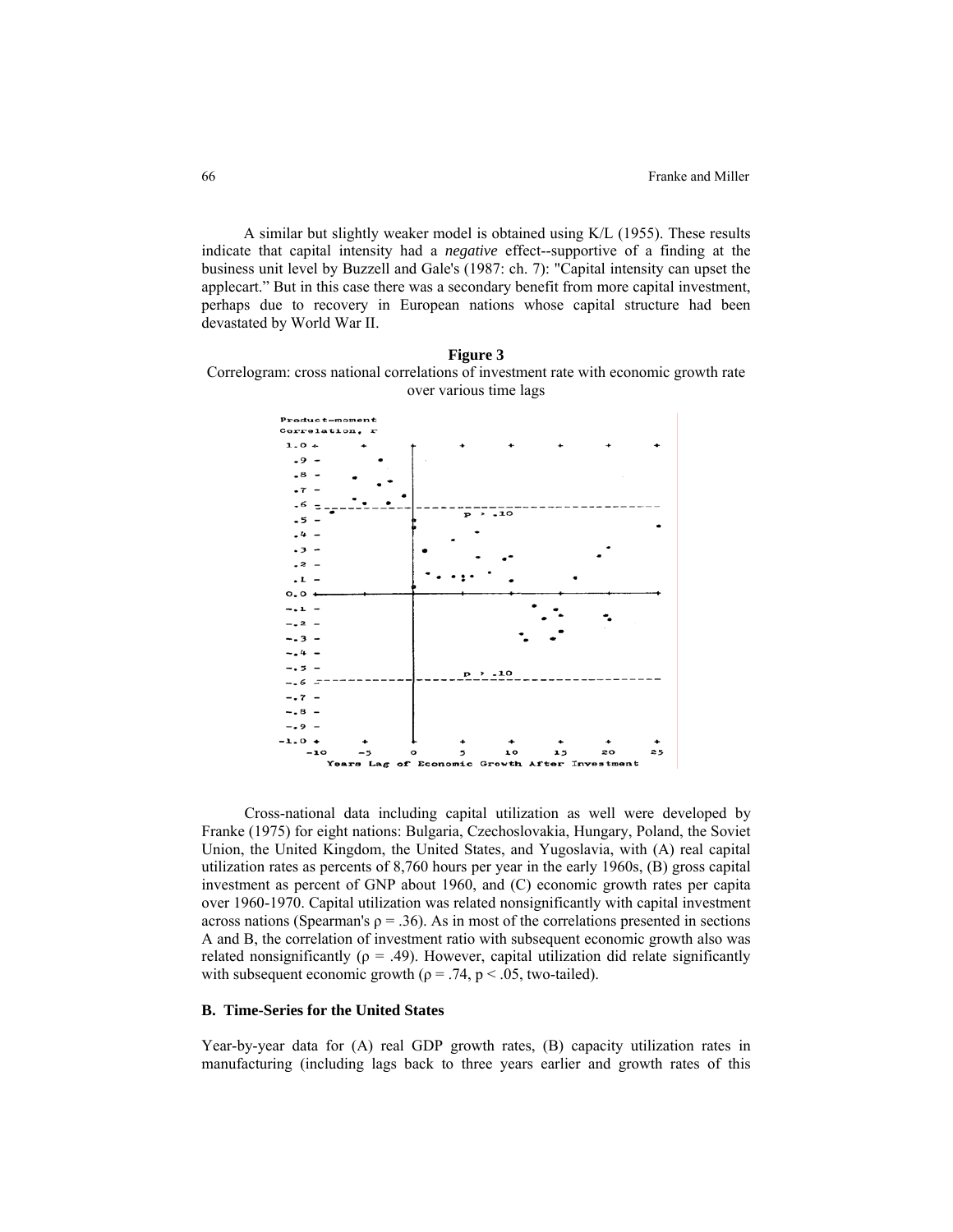variable with lags back to three years), and (C) gross fixed capital investment as a percentage of GDP (including lags back to three years earlier, and growth rates of this variable with lags back to three years) are obtained from calculations using data from Tables B-1, B-3, and B-54 of the Council of Economic Advisers' (2005) *Economic Report of the President: 2005* and from similar tables in the CEA's (1991) *ERP: 1991*.

Stepwise multiple regression of (A) growth of real GDP over 1953-2004 upon these levels and growth rates of (B) capital utilization and of (C) investment ratio provides the following equation:

 $\Delta$ Y/Y(1953-2004) = -2.664 + 0.522\* CapUtChange (concurrent) + 0.074 \* CapUtLevel (lagged 1 yr.)  $t = 13.040, p < .0005$   $t = 2.107, p = .040$  $R^2 = 79.8\%$ , adjusted  $R^2 = 79.0\%$ , Durbin-Watson Coef. = 1.689 (DW non-significant, indicating that model is well specified).

The stepwise regression analytical approach, with controls for significance  $(p < .05)$ , multicollinearity (tolerance  $> .75$ ), and autocorrelation (Durbin and Watson, 1950; 1951), is described by Franke (1980). In this case, in the presence of a measure of capital utilization (overstated but probably useful as a relative index--cf. Berndt and Morrison, 1981; Franke, 1975), no measure of concurrent or earlier capital investment entered the equation.

## **V. DISCUSSION**

By attending to chronological sequence, it is seen that analysis of investment-economic growth differences among nations does not confirm the investment-causes-growth hypothesis, but instead supports relationships in which the order of events is reversed (Table 2 and Figures 1, 2, and 3). This questioning of a causal role for investment also uses time-series data for the United States (see sections IIA and IVB and Figure 1).

Cross-national and time-series U.S. analyses support the observation that business and governmental leaders are not "economic man" omnipotent decisionmakers, and that the true levels of capital utilization in developed economies at or under some 50% of the 8,760 hours available in a normal year (Costa, 1998; Foss, 1981; Franke, 1975; Hamermesh, 1998; Mayshar and Halevy, 1997; Shapiro, 1996) are *not* optimal. Economic growth rate relationships to capital utilization as well as investment, using a small sample of nations and using U.S. time-series data over 51 years in Section IV indicate that utilization rather than investment is important for increasing economic performance.

We have raised questions about the wisdom of over-investing--up to the ratios to GDP of 40% or more attained in centrally-controlled economies according to the World Bank (1996) and Franke (1975; 1999)--, and have shown that even investment ratios which are below 20% in the United States may not be low enough to make investment a limiting factor in subsequent economic growth. As suggested by Franke (1973), it does not appear that capital investment is a "critical" or limiting factor in economic growth in the post-World War II period. In addition, Figure 2, drawing on Kuznets' historical data, suggests that even a century and more ago there was no economic growth benefit from higher investment.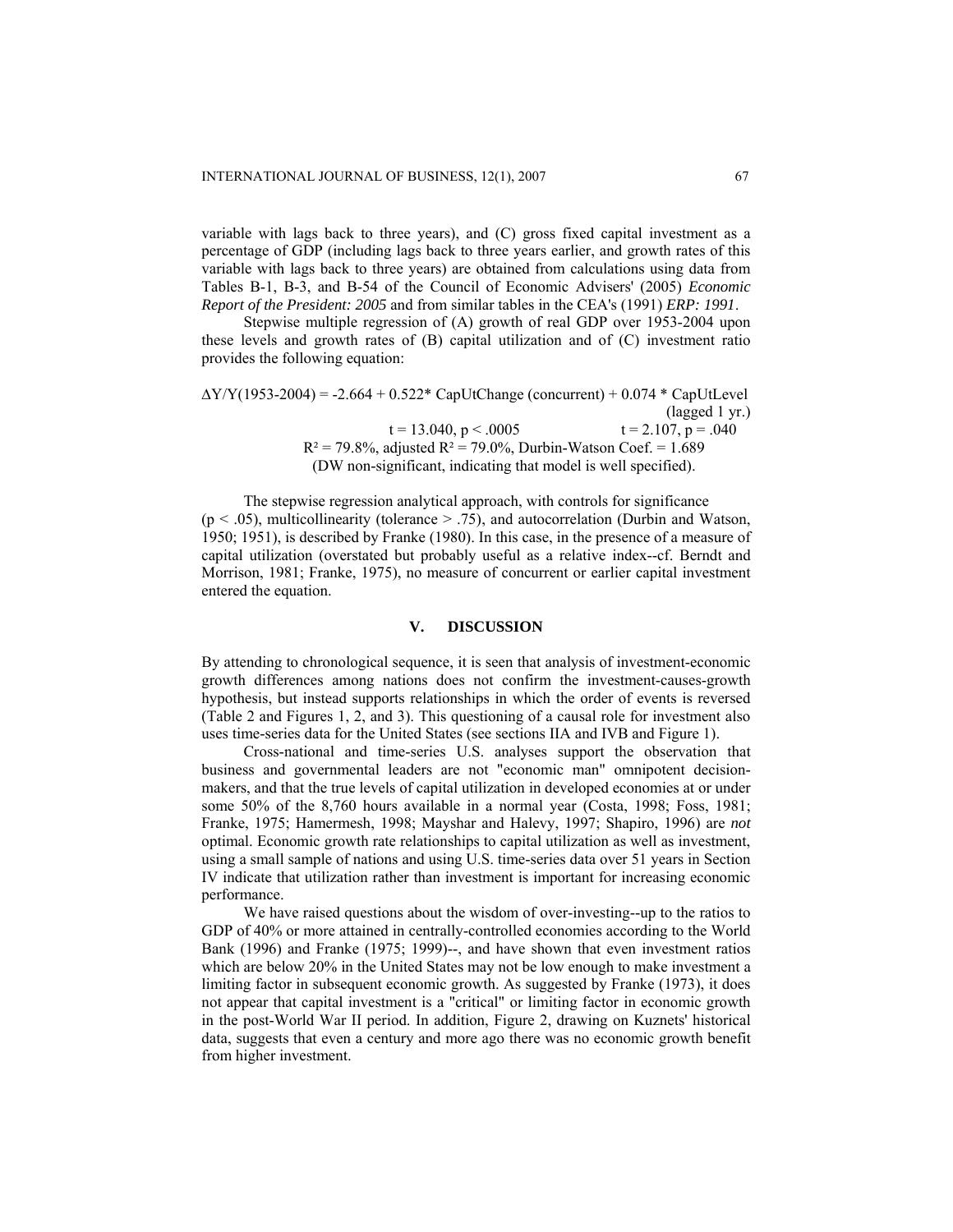Of course, there are limitations to the present work. The cross-national and timeseries positive findings for utilization of capacity (capital and labor) are not yet fully developed. However, the nonsignificant results for effects of capital investment seem well established. The present macroeconomic findings might provide a basis for strategic management interventions (as suggested by Buzzell and Gale, 1987, and Franke and Edlund, 1992). Articles in this Winter 2007 issue of the *International Journal of Business* provide steps supporting more effective utilization of human and capital resources: John Grant suggests broad and systematic information scanning and sophisticated long-term focus for strategic management. Bernard Bass suggests rational leadership suited to corporate situations at hand, including "more judicious capital investment" (p. 35). Gerald Barrett opposes irrational personnel policies imposed by anti- or a-scientific regulators, which might reduce effective utilization of human and capital resources. Scott Armstrong and Kesten Green oppose the currently dominant management fad established by Michael Porter (but also used earlier by Japanese strategic managers). It is shown to diminish human cooperation and thereby profitability and even survival of American corporations, in part perhaps through "competitive" but less profitabile overinvestment and high capital intensity. The concluding quantitative case analysis of General Electric by a team of four authors (Franke et al. 2006) indicates that policies of acquisition and downsizing, and thus of increasing capital intensity, might not improve corporate profitability--in a long-term statistical appraisal of a corporation following guidelines set down in the first article by Grant (2007) building on his work with associates (Summer et al., 1990).

# **VI. CONCLUSION**

In summary, critical review with further analyses shows that higher ratios and rates of capital investment do not lead to higher rates of economic growth. This macroeconomic result parallels findings for business units and corporations that higher capital intensity does not benefit profitability. Instead, higher rates of utilization of capital and labor can benefit corporate profitability and national economic growth.

Our results raise the question for economic policy and strategic management whether a focus on increasing capital investment while restraining or reducing labor costs--thus increasing capital intensity--can be expected to benefit demand creation, employee development, national economic performance, corporate profitability, and ultimately competitiveness and survival. It appears instead that a truly capitalistic focus might be more useful--an approach encouraging only the moderate investment needed to embody new and useful technology, together with raising capital utilization above the less than fifty percent of total time available that is common in most manufacturing and service industries.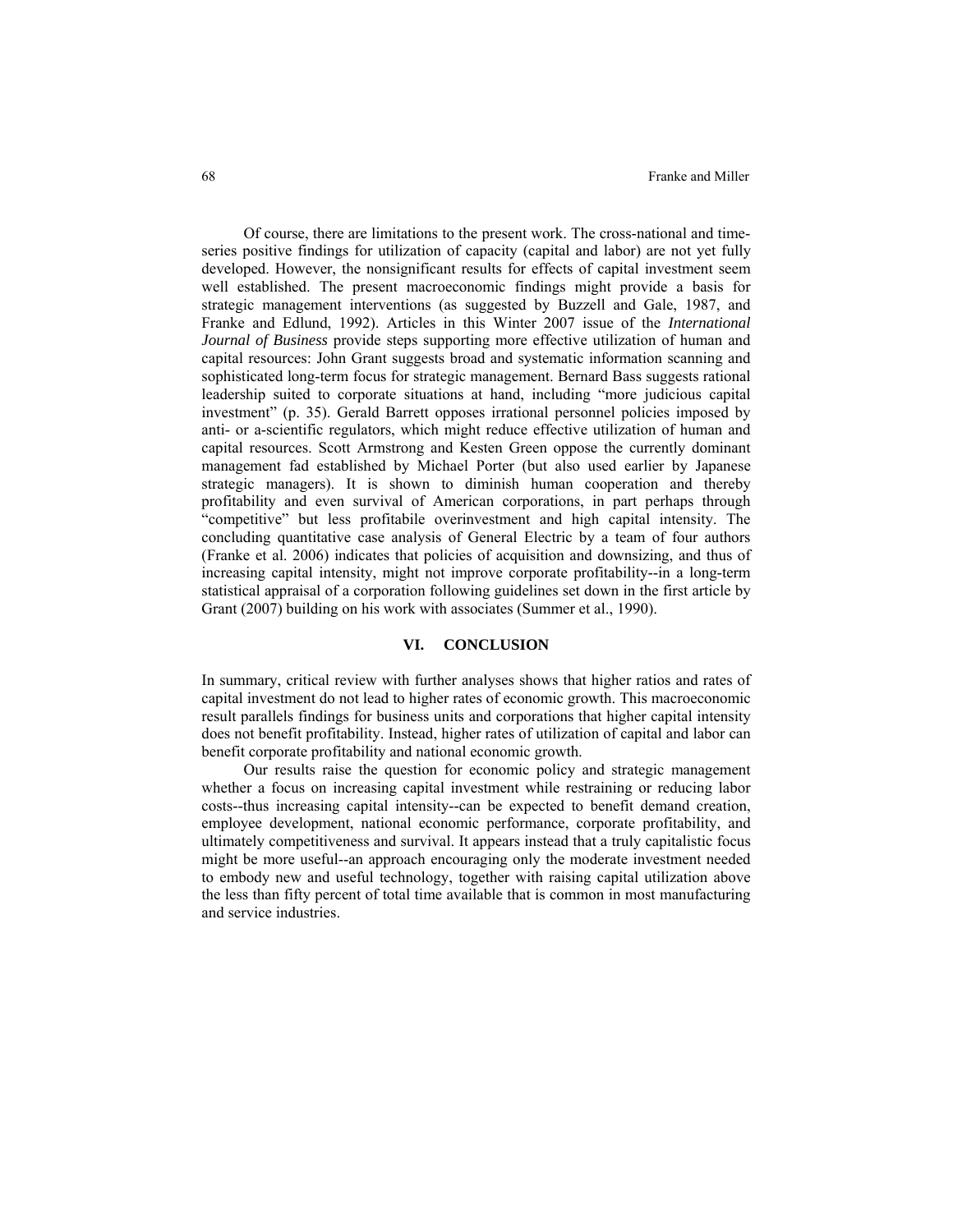#### **ACKNOWLEDGEMENTS**

The first author is grateful for help when a student at the University of Rochester from Graduate School of Management Dean William H. Meckling, who saw investment as important for national economic growth but also referred to contrary findings by Robert Solow, and for direction in analytical methodology from Professors Martin J. Bailey, Gerald V. Barrett, Bernard M. Bass, Stanley Engerman, and Robert W. Fogel. Early analyses were supported in part by the first author's National Academy of Sciences research grant for research in Yugoslavia and National Science Foundation Grant No. IST-7916483 for study of the critical review process. We are indebted for comments on drafts extending back to the early 1980s by Ralph Catalano, Edward Denison, David Dooley, Patrick Dunn, Elke Franke, Everett Hagen, Daniel Hamberg, John Kendrick, Simon Kuznets, Theodore Morgan, Richard Nelson, Philip Runkel, and Barry Weiner. Reports of related results were presented at the First Conference on Participation and Self-Management (Dubrovnik, Yugoslavia, 1972—cf. Franke, 1973), at the annual meeting of the American Psychological Association (1975), at annual meetings of the American Association for the Advancement of Science (1979; 2004), at the Conference on the Science of Productivity at the Office of Personnel Management in Washington (1981 by Franke and Miller), in *Technological Forecasting and Social Change* (1987), and in the *International Journal of Business* (1999).

# **REFERENCES**

- Armstrong JA, Green KC. 2007, "Competitor-oriented Objectives: The Myth of Market Share." *International Journal of Business* **12**(1), Special Issue on "Taking Business Seriously," Winter.
- Barrett GV. 2007. "Logical and Legal Limitations in Applying Social Sciences to Business." *InternationalJournal of Business* **12**(1), Special Issue on "Taking Business Seriously," Winter.
- Barrett GV, Franke RH. 1970. "'Psychogenic' Death: A Reappraisal." *Science* **167**: 304-306.
- Bass BM. 2007b, "Executive and Strategic Leadership," *International Journal of Business* **12**(1), Special Issue on "Taking Business Seriously," Winter.
- Bass BM, Franke RH. 1972, "Societal Influences on Student Perceptions of How to Succeed in Organizations." *Journal of Applied Psychology* **56**: 312-318.
- Berndt ER, Morrison CJ. 1981. "Capacity Utilization Measures: Underlying Economic Theory and an Alternative Approach." *American Economic Review* **71**(2): 48-52.
- Blalock HM (ed). 1985. *Causal Models in Panel and Experimental Designs*. *Aldine*: New York.
- Brynjolfsson E, Hitt LM. 1998. "Beyond the Productivity Paradox." *Communications of the ACM* **41**(8): 49-55.
- Buzzell RD, Gale B. 1987. *The PIMS Principles: Linking Strategy to Performance*. *Free Press*: New York.
- Campbell DT, Stanley JC. 1966. *Experimental and Quasi-Experimental Designs for Research*. , *Rand McNally*: Chicago, IL.
- Clark C. 1961. *Growthmanship: A Study in the Mythology of Investment*. *Barrie and Rockliff*: London, UK.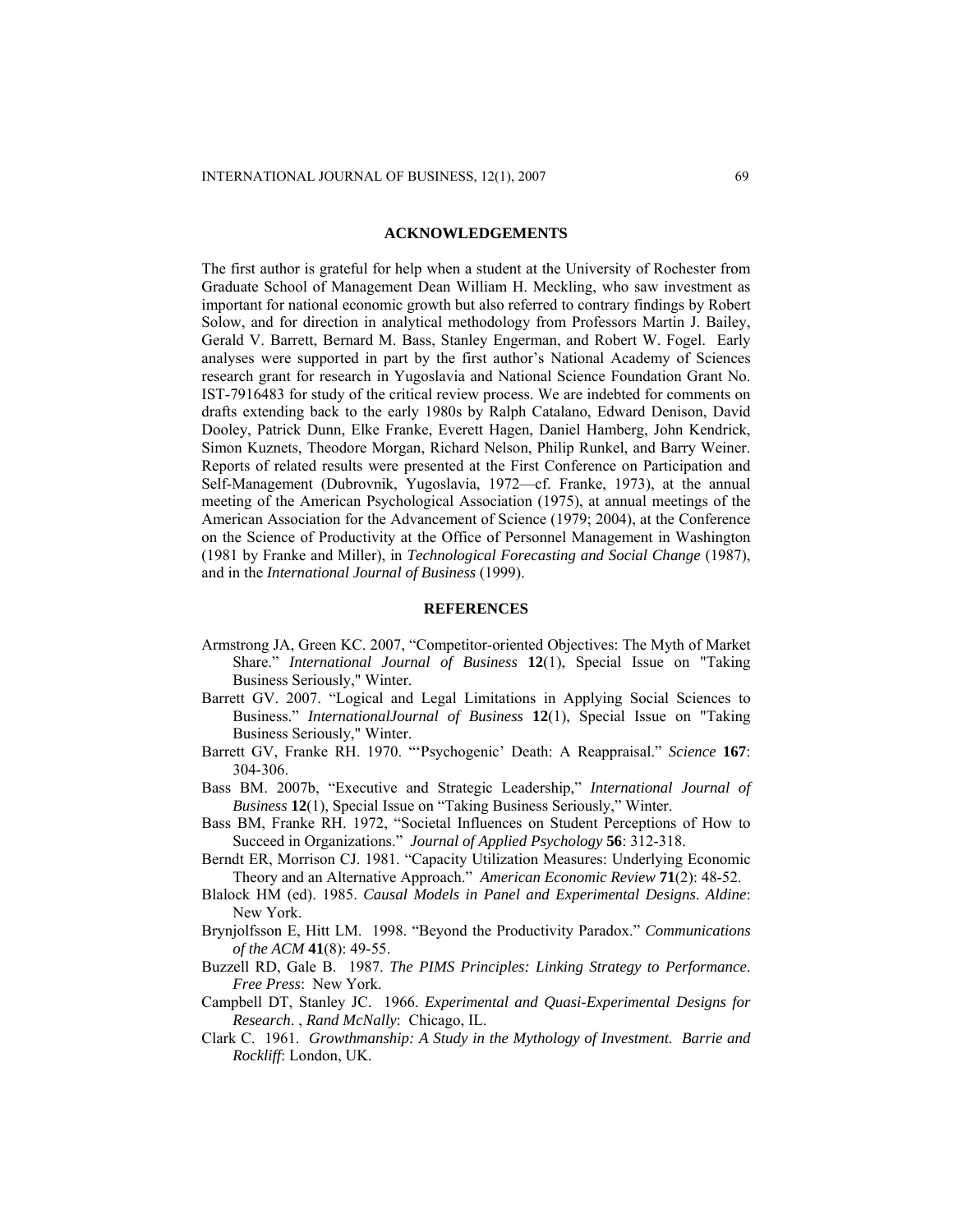- Council of Economic Advisers. 1981. *EconomicReport of the President: 1981*. United States Government Printing Office: Washington, DC.
- Council of Economic Advisers. 1983. *EconomicReport of the President: 1983*. United States Government Printing Office: Washington, DC.
- Council of Economic Advisers. 1991, *EconomicReport of the President: 1991*. United States Government Printing Office: Washington, DC.
- Council of Economic Advisers. 2001. *EconomicReport of the President: 2001*. United States Government Printing Office: Washington, DC.
- Council of Economic Advisers. 2005. *EconomicReport of the President: 2005*. United States Government Printing Office: Washington, DC.
- Costa DL. 1998. "The Unequal Work Day: A Long-term View." *American Economic Review* **88**(2): 330-334.
- Denison EF. 1964, "The Unimportance of the Embodied Question." *American Economic Review* **54**: 90-94.
- Denison EF. 1967. *Why Growth Rates Differ: Postwar Experience in Nine Western Countries*. *Brookings*: Washington, DC.
- Denison EF. 1979. "Personal Communication at U.S. Department of Commerce with Richard H. Franke."
- Denison EF. 1980. "The Contribution of Capital to Economic Growth." *American Economic Review* **70**: 220-224.
- Denison EF. 1983. "The Interruption of Productivity Growth in the United States." *Economic Journal* **93**: 56-77.
- Evans MK. 1969. *Macroeconomic Activity*. *Harper and Row*: New York.
- Foss MF. 1981. "Long-run Changes in the Workweek of Fixed Capital." *American Economic Review* **71**(2): 58-63.
- Franke RH. 1973. "Critical Factors in the Post-war Economic Growth of Nations: Review of Empirical Studies and Implications for Participative Organization." In *Participation and Self- Management*, Eugen Pusić (ed). University of Zagreb: Zagreb, Yugoslavia; **5**: 107-119.
- Franke RH. 1974. "An Empirical Appraisal of the Achievement Motivation Model Applied to Nations." Doctoral dissertation, University of Rochester (*Dissertation Abstracts International* **34**(4): 1959-B.)
- Franke RH. 1975. "Motivation, Capital, and Economic Performance." Paper presented to the annual meeting of the American Psychological Association, Chicago, IL (29 pages).
- Franke RH. 1979. "Investment for Economic Growth?" Paper presented to the annual meeting of the American Association for the Advancement of Science, Houston, TX.
- Franke RH. 1980. "Worker Productivity at Hawthorne." *American Sociological Review*  **45**: 1006-1027.
- Franke RH. 1987. "Technological Revolution and Productivity Decline: Computer Introduction in the Financial Industry." *Technological Forecasting and Social Change* **31**: 143-154.
- Franke RH. 1999. "Transformation of the Second World from Plan to Market: Economic Effects of Culture, Convergence, and Investment." *International Journal of Business* **4**(1): 39-52.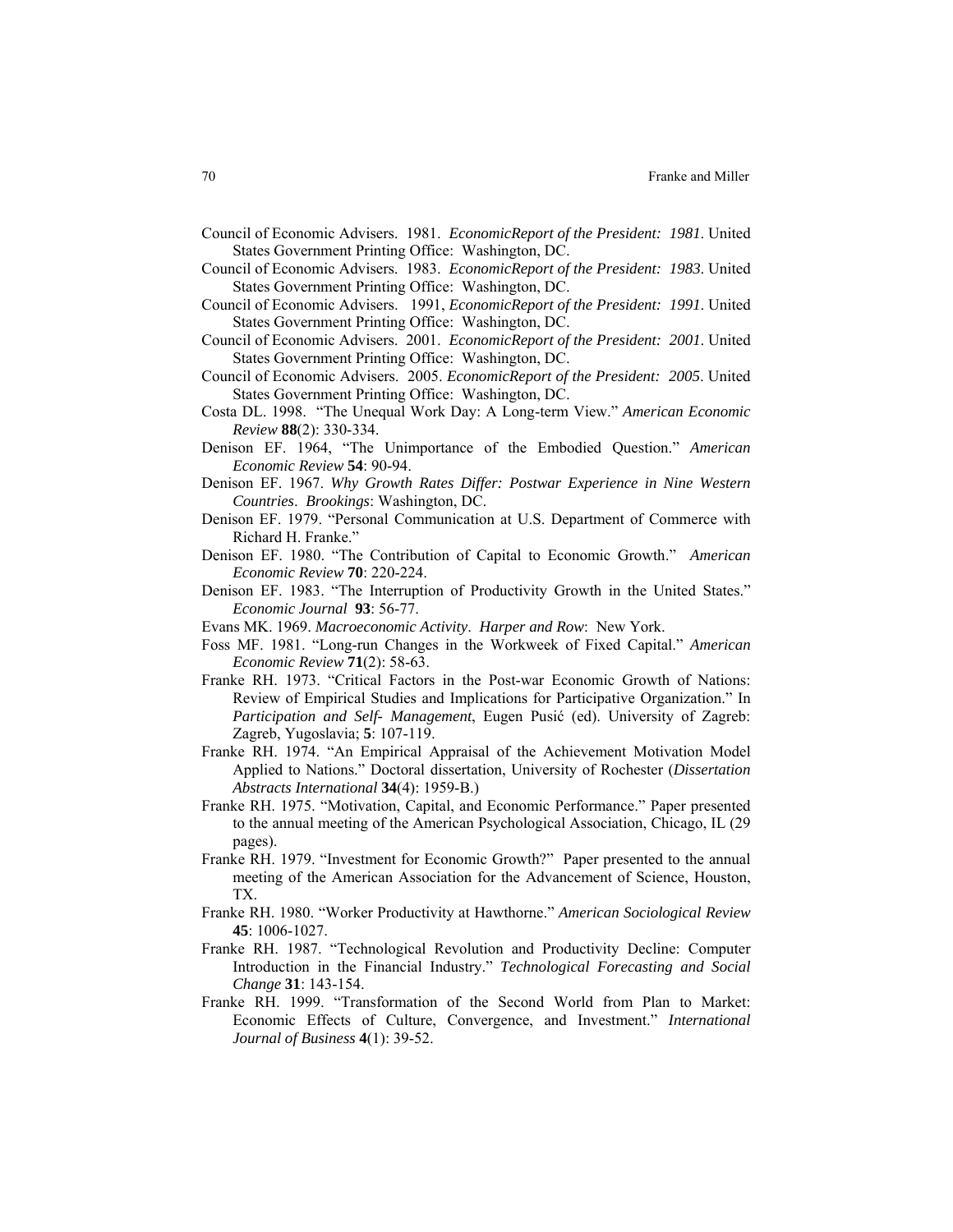- Franke RH. 2000. "Taking Business Seriously: Applying the Comprehensive Method of Quantitative Case Analysis to the Performance of Business Organizations." Paper presented to the faculty of the University of Bremen, Bremen, Germany.
- Franke RH. 2004. "Technical Change and the Aggregate Production Function—Some Further Corrections." Paper presented to the annual meeting of the American Association for the Advancement of Science, Seattle, WA (February 15, 6 pages).
- Franke RH. 2005. "Environmental Effects on Capability and Productivity over Fifty Years." Paper Presented to the annual meeting of the American Association for the Advancement of Science, in Symposium, "Shaping the Future: Environmental Pollution, Population Change, and Economic Productivity," Washington, DC.
- Franke RH, Barrett GV. 1975. "The Economic Implications of Malnutrition: Comment." *EconomicDevelopment and Cultural Change* **23**: 341-350.
- Franke RH, Barrett GV. 2004. "A New Strategic Era: Beyond the Computer and Innovation Paradoxes." Paper presented to the annual meeting of the Strategic Management Society, San Juan, Puerto Rico.
- Franke RH, Edlund TW. 1992. "Development and Application of a Longitudinal Procedure for Quantitative Case Analysis." In *Forging New Partnerships with Cases, Simulations, Games, and other Interactive Methods*. Hans E. Klein (ed). WACRA--World Association for Case Method Research and Application: Needham, MA; 361-372. [Baltimore Gas and Electric Co.]
- Franke RH, Edlund TW, Oster F, III. 1990. "The Development of Strategic Management: Journal Quality and Article Impact." *Strategic Management Journal*  **11**: 243-253.
- Franke RH, Hofstede G, Bond MH. 1991. "Cultural Roots of Economic Performance," *Strategic Management Journal* **12**: 165-173.
- Franke RH, Mento AJ, Prumo SM, Edlund TW. 2007. "General Electric Performance over a Half Century: Evaluation of Effects of Leadership and Other Strategic Factors by Quantitative Case Analysis." *International Journal of Business* **12**(1), Special Issue on "Taking Business Seriously," Winter.
- Granger CWJ. 1969. "Investigating Causal Relations by Econometric Models and Cross-spectral Methods." *Econometrica* **37**(3): 424-438.
- Grant JH. 2007. "Advances and Challenges in Strategic Management." *International Journal of Business* **12**(1), Special Issue on "Taking Business Seriously," Fall.
- Greene CN. 1973. "Causal Connections among Managers' Merit Pay, Job Satisfaction, and Performance." *Journal of Applied Psychology* **58**: 95-100.
- Hagen EE, Hawrylyshyn O. 1969. "Analysis of World Income and Growth, 1955- 1965." *Economic Development and Cultural Change* **18** (October): 1-183.
- Hamberg D. 1969. "Savings and Economic Growth." *Economic Development and Cultural Change* **17** (July): 460-482.
- Hamermesh DS. 1998. "Work or Leisure: A Changing Decision?" *American Economic Review* **88**(2): 321-325.
- Humphries J. 1976. "Causes of Growth." *Economic Development and Cultural Change* **24** (January): 339-353.
- Husain IZ. 1967. *Economic Factors in Economic Growth*. Allied Publishers Private Limited: Bombay, India.
- Johnson DW, Chiu JS. 1965. "Growth and Investment According to International Comparisons: A Comment." *Economic Journal* **75**: 626-630.